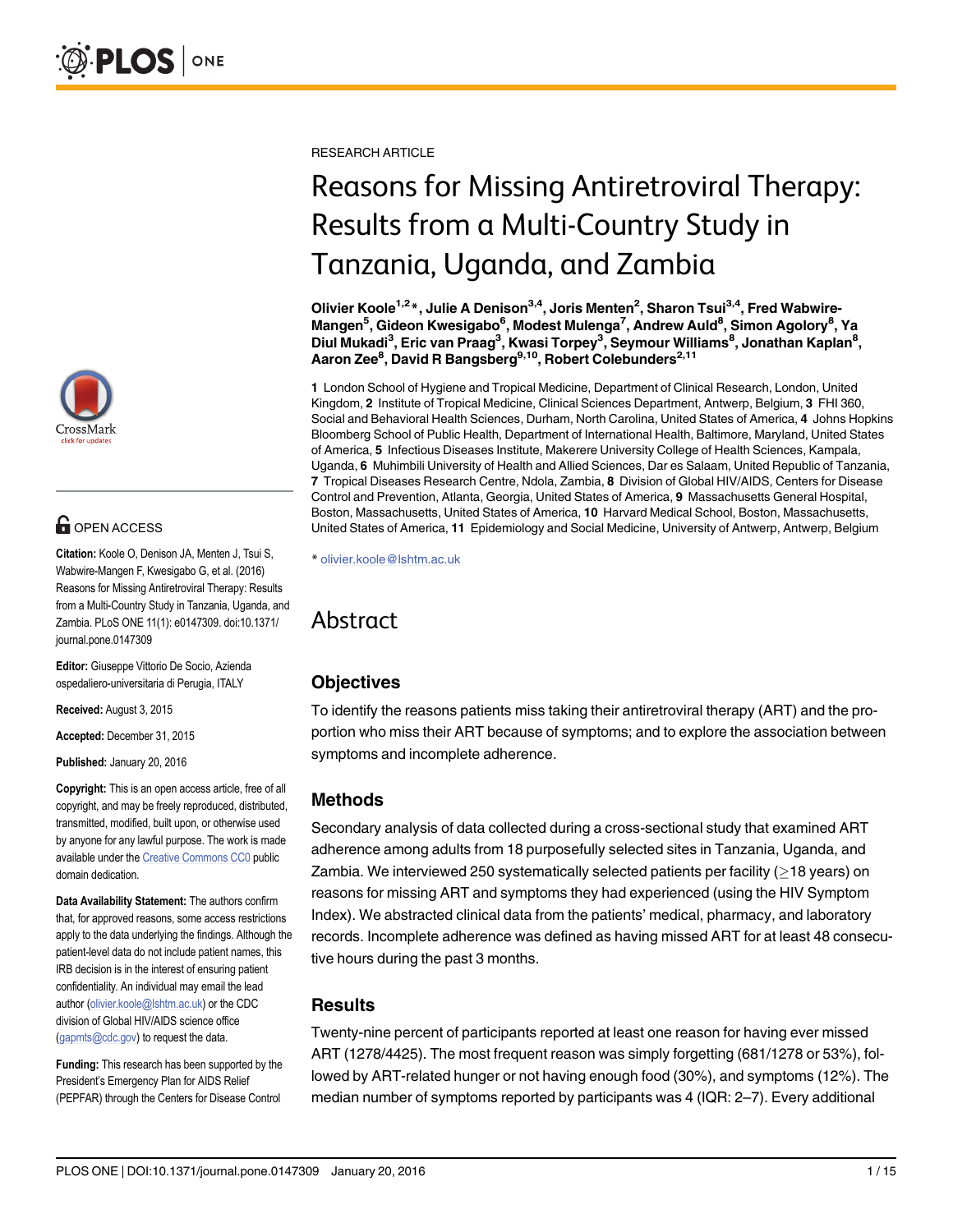<span id="page-1-0"></span>

and Prevention (CDC) and the Health Resources& Services Administration (HRSA) under the terms of the contract no. 2006-N-08428 with FHI 360. The CDC provided technical input into the study design, data collection, data analysis, data interpretation, and writing of the manuscript.

Competing Interests: The authors have declared that no competing interests exist.

symptom increased the odds of incomplete adherence by 12% (OR: 1.1, 95% CI: 1.1-1.2). Female participants and participants initiated on a regimen containing stavudine were more likely to report greater numbers of symptoms.

#### **Conclusions**

Symptoms were a common reason for missing ART, together with simply forgetting and food insecurity. A combination of ART regimens with fewer side effects, use of mobile phone text message reminders, and integration of food supplementation and livelihood programmes into HIV programmes, have the potential to decrease missed ART and hence to improve adherence and the outcomes of ART programmes.

# Introduction

At the end of 2013 two-thirds of the estimated 35 million people globally living with HIV lived in sub-Saharan Africa.[\[1](#page-11-0)] The number of people receiving antiretroviral treatment (ART) reached about 13 million. Sub-Saharan Africa achieved the greatest increase in ART coverage by reaching 9 million people, corresponding to about 37% coverage among people living with HIV in that region. $[1,2]$  $[1,2]$  The goal of ART is to achieve and sustain viral suppression to achieve the full clinical and prevention benefits of HIV treatment.  $[3,4]$  $[3,4]$  A systematic review of studies from low-and middle income countries reported a pooled estimate of viral suppression (<1000 copies/ml) of 78% (95% confidence interval (95% CI):68%-86%) at 12 months after ART initiation. $[5]$  $[5]$  $[5]$ 

Achieving viral suppression requires consistent adherence to ART.[[6\]](#page-12-0) Factors identified in the literature as affecting ART adherence include patient characteristics (socio-demographic and psychosocial factors), patient/provider aspects (patient-provider interactions, trust, and confidentiality), health-system related factors (waiting time at the clinic, transport), disease characteristics (HIV-related symptoms), and therapy-related factors (number of pills, medication side effects). $[7,8]$ 

In order to develop effective adherence interventions, it is important to identify the common reasons people report for not taking their ART. We used data collected during a cross-sectional study conducted in 2011 that examined adherence to ART among adults in three countries in sub-Saharan Africa: Tanzania, Uganda, and Zambia.[\[9](#page-12-0)] In the primary paper we examined individual and programmatic factors associated with incomplete adherence. We found that 3% of participants missed two or more consecutive days of their ART in the past three months, and that having greater versus less self-reported HIV-related symptoms (a dichotomized variable based on the country-specific median number of symptoms) was significantly associated with incomplete adherence. In this secondary analysis we focused on selfreported reasons for ever missing ART and investigated the role of symptoms in missing ART. We also explored the association between having experienced specific symptoms and incomplete adherence.

## Methods

## Design and study setting

From May to October 2011, a cross-sectional study was conducted among ART patients from 18 purposively selected study sites in Tanzania, Uganda, and Zambia. Site selection has been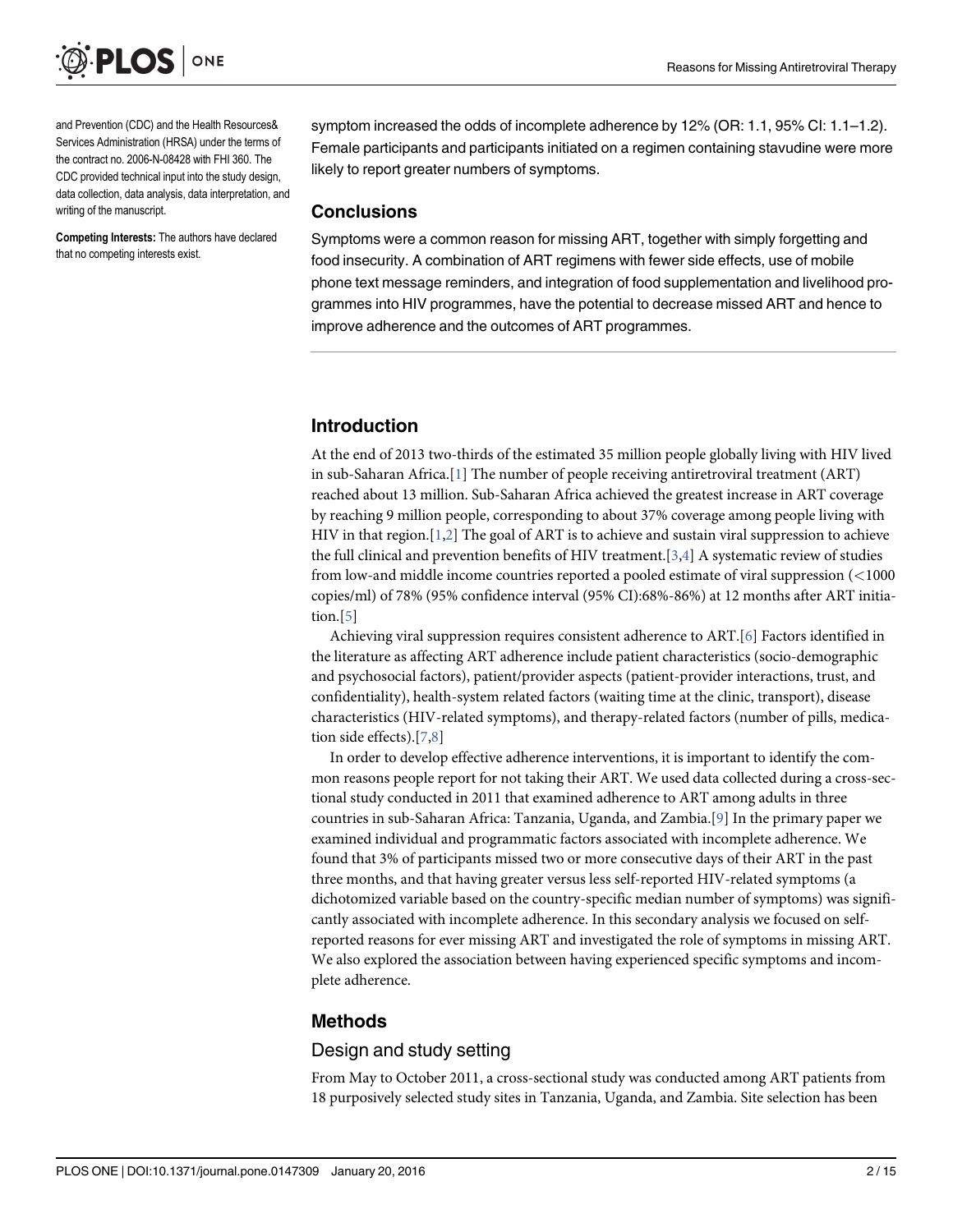<span id="page-2-0"></span>described in an earlier publication [\[10\]](#page-12-0) and included clinics from different levels in the health system (ranging from rural health centres to referral hospitals), from different types of health facilities (public sector, non-governmental organizations (NGOs), or faith-based organizations), and with different ART provision experiences and adherence strategies.

#### Inclusion criteria

Patients attending the study sites who were at least 18 years of age at ART initiation, who initiated ART at least six months prior to the interview, and who spoke one of the study languages were eligible for inclusion.

#### Data collection and sampling

Based on clinic client flow, participants were selected using a systematic sampling approach with every fifth patient selected at the larger facilities and every third patient at the smaller clinics. After selection, potential participants were screened for eligibility by trained research interviewers, and, if they consented, interviewed until we obtained a sample of 250 eligible patients from each facility (4500 patients in total).

#### Measures

The survey was designed in English and then translated into 10 languages (Swahili for Tanzania; Acholi, Luganda, Lumasaaba, Lunyankore for Uganda; and Bemba, Chewa, Lozi, Nyanja and Tonga for Zambia) and pretested during the training of the fieldworkers and piloting of the study-instruments.

The survey contained several measures on self-reported adherence, and questions on psychosocial factors including stigma (Internalized Stigma Scale [\[11](#page-12-0)]), depression (Hopkins Symptoms Checklist [\[12\]](#page-12-0)), social support (Duke University Functional Social Support questionnaire  $[13]$  $[13]$  $[13]$ ), and alcohol abuse (CAGE  $[14]$  $[14]$ ).

The survey also included a list of 16 reasons for ever missing ART (based on the AACTG questionnaire) [[15](#page-12-0)] and on symptoms experienced in the four weeks prior to the interview. Symptoms were collected using a modified HIV Symptom Index that has 20 items scored on a five point Likert scale.[\[16\]](#page-12-0) During translation and pre-testing the team modified the responses from a five point to a four point Likert scale, with 0 representing the absence of that symptom and 3 indicating that the patient did have the symptom and it bothered them "a lot" resulting in an index that ranges from 0 to 60. The participant was also asked if they attributed the symptom to their ART.

Based on previous evidence of the importance of treatment interruptions as a predictor of viral load failure and resistance  $[17,18]$  $[17,18]$ , and because missing ART for at least 48 consecutive hours was the strongest measure related to virological failure during our primary analysis, we constructed a missed at least 48 consecutive hours measure from two questions about missed tablets in the past 3 months to define incomplete adherence.[[9\]](#page-12-0)

Data regarding ART initiation (ART start dates and regimens, and pre-ART characteristics) were abstracted from the patient's medical, pharmacy, and laboratory records using structured data abstraction forms.

#### Data management and analysis

All data were double entered in a study database using EpiData Entry 3.1 (EpiData Association, Odense, Denmark) at the in-country research organizations, and then transferred to the central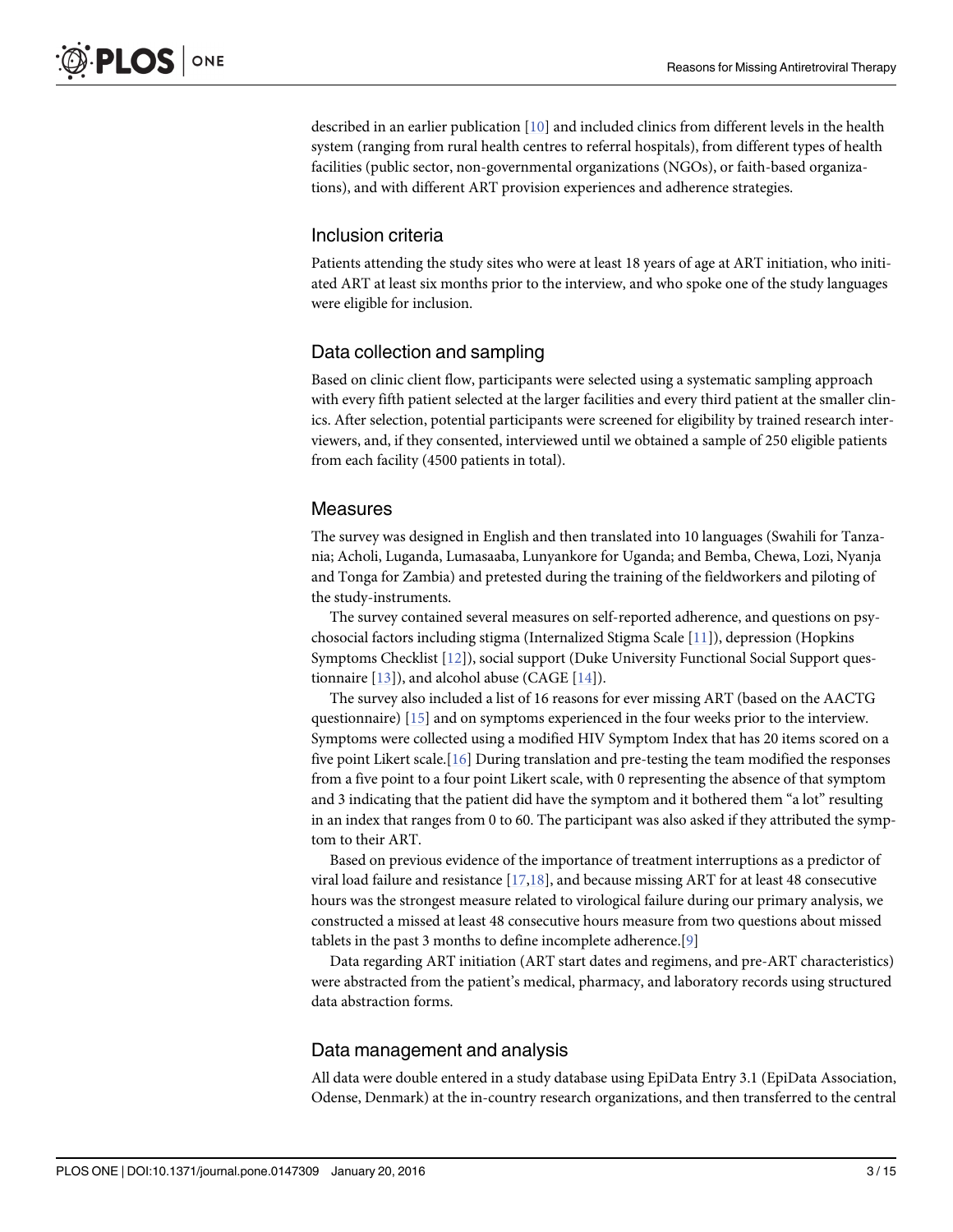<span id="page-3-0"></span>data office at Family Health International 360 (FHI 360) for further cleaning and consistency checks.

For data analysis, the proportions of reasons for ever missing one's ART and experiences of symptoms in the past four weeks are reported. Because of the dependency on self-reported symptoms, we investigated the relationship between symptoms and incomplete adherence in the past three months as a purely explorative objective, and therefore limited this analysis to univariate analysis only. We also explored the association between specific antiretroviral drugs (nevirapine versus efavirenz, and stavudine versus zidovudine) and symptom burden (expressed as the HIV Symptom Index score) using multiple linear regression, with backwards stepwise elimination, including site as a fixed effect. Variables associated with symptom burden with a p-value  $< 0.10$  were considered for multivariable analysis, and variables with a p-value <0.05 in the multivariable analysis were considered significant.

#### Ethics statement

The study was reviewed and approved by the institutional review board (IRB) of the U.S. Centers for Disease Control and Prevention (CDC) and the six partner and national ethical review committees. The Partners Healthcare IRB ceded review to FHI 360.

# **Results**

A total of 6825 patients were screened for eligibility at the participating sites. Of these 1848 patients were ineligible, and 482 did not provide informed consent. An additional 70 patients with no data on missed ART for at least 48 consecutive hours were excluded, leaving 4425 patients for the final analysis.

## Characteristics of study population

Characteristics at the time of the interview and at ART initiation, stratified by country, are presented in [Table 1](#page-4-0). Participants were predominantly female (68%) and had started ART between 2002 and 2011. At ART initiation the median age was 40 years (inter quartile range (IQR): 34–47 years) and the median CD4 cell count was 145 cells/μl (IQR: 75–217). At the time of the interview, the median time on ART was 4 years (IQR: 2–5 years) and about 45% of participants had changed their ART regimen since initiation. Twenty-three percent changed from an initial stavudine (d4T) containing regimen, 13% from an initial nevirapine (NVP) containing regimen and 7% from an initial efavirenz (EFV) containing regimen. One-third of patients (32%) were receiving AZT/3TC/NVP, 17% AZT/3TC/EFV, and 16% d4T/3TC/NVP or TDF/ 3TC-FTC/EFV at the time of data collection. About 3% of patients were receiving a secondline regimen that contained a protease inhibitor.

# Incomplete adherence (defined as missed ART for at least 48 consecutive hours during the past 3 months)

About 3% (141/4425) of our study participants had missed taking their ART for at least 48 consecutive hours during the past 3 months.

## Reasons for ever missing one's ART

Among all ART patients, 29% of participants reported at least one reason for having ever missed ART (1278/4425), with only 0.2% (9/4425) missing responses to these questions. About half of patients who reported ever missing ART (53% or 681/1278) reported they simply forgot, followed by having too much hunger because of ART or not having enough food (30%), and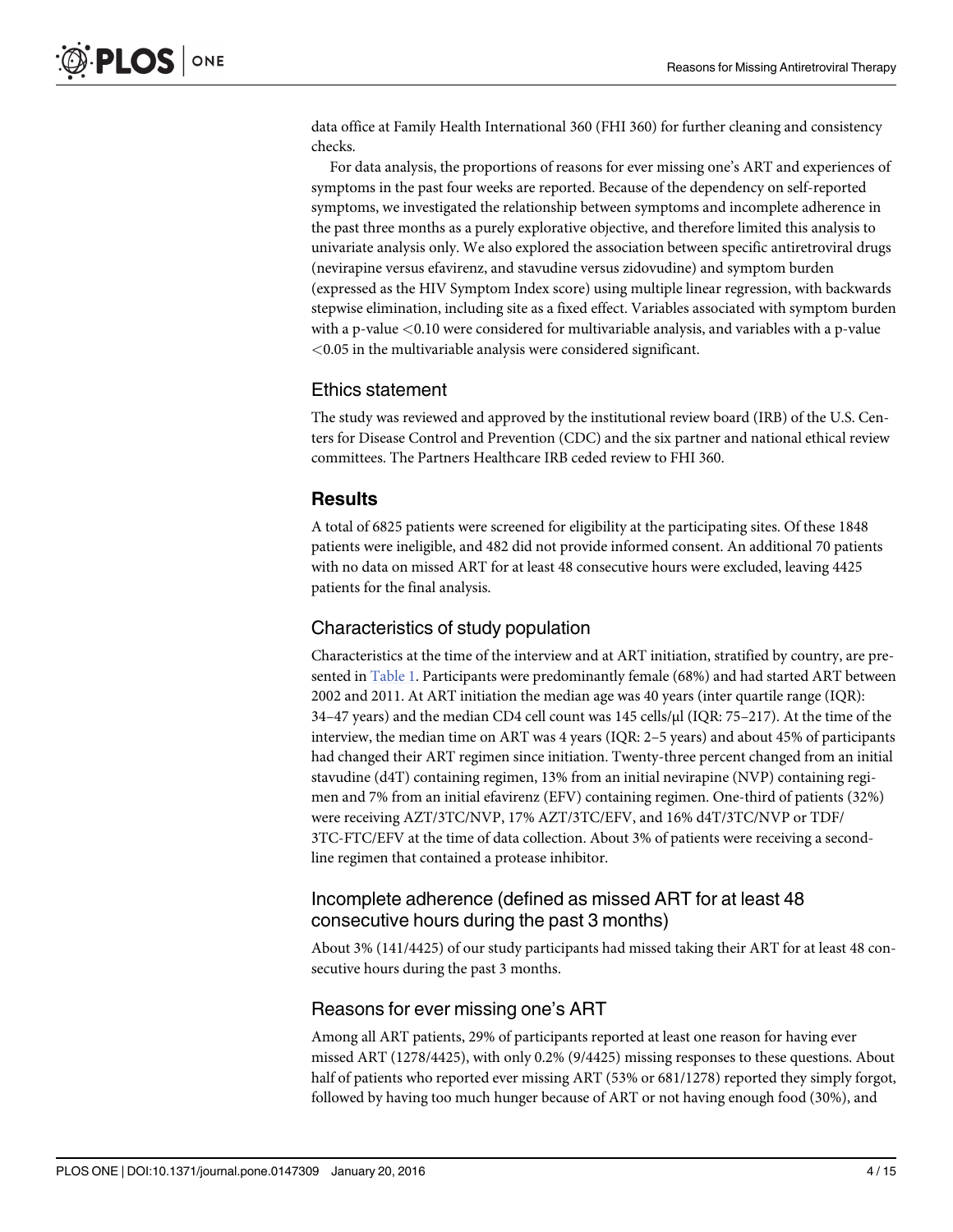<span id="page-4-0"></span>

[Table 1.](#page-3-0) Characteristics at interview and at ART initiation of study population in multi-country (Tanzania, Uganda, and Zambia) adherence study, 2011.

| Characteristic                             |                |                  |                  | Tanzania (n = 1469) Uganda (n = 1474) Zambia (n = 1482) Total number of patients (n = 4425) |
|--------------------------------------------|----------------|------------------|------------------|---------------------------------------------------------------------------------------------|
| Gender: n (%)                              |                |                  |                  |                                                                                             |
| <b>Male</b>                                | 394 (26.8)     | 505 (34.3)       | 520 (35.1)       | 1419 (32.1)                                                                                 |
| Female                                     | 1075 (73.2)    | 969 (65.7)       | 962 (64.9)       | 3006 (67.9)                                                                                 |
| At interview                               |                |                  |                  |                                                                                             |
| Age (years): median (IQR)                  | 41 (35-47)     | $39(34 - 46)$    | $40(34 - 47)$    | 40 (34-47)                                                                                  |
| Years on ART: median (IQR)                 | $3.2(2.0-4.6)$ | $3.6(2.2 - 5.4)$ | $4.2(2.5 - 5.7)$ | $3.6(2.2 - 5.3)$                                                                            |
| CD4 (cells/µL): median (IQR)               | 372 (243-548)  | 368 (245-524)    | 427 (291-588)    | 391 (255-560)                                                                               |
| Missing: n (%)                             | 701 (47.7)     | 803 (54.5)       | 700 (47.2)       | 2204 (49.8)                                                                                 |
| ART regimen: n (%)                         |                |                  |                  |                                                                                             |
| d4T-3TC-NVP                                | 549 (37.4)     | 11(0.7)          | 158 (10.7)       | 718 (16.2)                                                                                  |
| AZT-3TC-EFV                                | 389 (26.5)     | 296 (20.1)       | 76 (5.1)         | 761 (17.2)                                                                                  |
| <b>AZT-3TC-NVP</b>                         | 258 (17.6)     | 898 (60.9)       | 253 (17.1)       | 1409 (31.8)                                                                                 |
| TDF-3TC/FTC-EFV                            | 114(7.8)       | 83 (5.6)         | 493 (33.3)       | 690 (15.6)                                                                                  |
| <b>PI-containing</b>                       | 31(2.1)        | 39(2.6)          | 66 (4.5)         | 136(3.1)                                                                                    |
| Other                                      | 38(2.6)        | 134(9.1)         | 369 (24.9)       | 541 (12.2)                                                                                  |
| <b>Missing</b>                             | 90(6.1)        | 13(0.9)          | 67(4.5)          | 170 (3.8)                                                                                   |
| Regimen containing: n (%)                  |                |                  |                  |                                                                                             |
| <b>EFV</b>                                 | 517 (35.2)     | 382 (25.9)       | 641 (43.3)       | 1540 (34.8)                                                                                 |
| <b>NVP</b>                                 | 823 (56.0)     | 1036 (70.3)      | 708 (47.8)       | 2567 (58.0)                                                                                 |
| d4T                                        | 575 (39.1)     | 23(1.6)          | 207 (14.0)       | 805 (18.2)                                                                                  |
| <b>AZT</b>                                 | 660 (44.9)     | 1217 (82.6)      | 347 (23.4)       | 2224 (50.3)                                                                                 |
| <b>TDF</b>                                 | 123(8.4)       | 221 (15.0)       | 787 (53.1)       | 1131 (25.6)                                                                                 |
| Regimen change since ART initiation: n (%) |                |                  |                  |                                                                                             |
| <b>Yes</b>                                 | 663 (45.1)     | 667 (45.3)       | 670 (45.2)       | 2000 (45.2)                                                                                 |
| No                                         | 806 (54.9)     | 807 (54.7)       | 812 (54.8)       | 2425 (54.8)                                                                                 |
| Change from NVP at initiation: n (%)       |                |                  |                  |                                                                                             |
| <b>Yes</b>                                 | 246 (16.7)     | 141 (9.6)        | 197 (13.3)       | 584 (13.2)                                                                                  |
| <b>No</b>                                  | 708 (48.2)     | 924 (62.7)       | 504 (34.0)       | 2136 (48.3)                                                                                 |
| Not applicable                             | 515 (35.1)     | 409 (27.7)       | 781 (52.7)       | 1705 (38.5)                                                                                 |
| Change from EFV at initiation: n (%)       |                |                  |                  |                                                                                             |
| Yes                                        | 165 (11.2)     | 59 (4.0)         | 64 (4.3)         | 288 (6.5)                                                                                   |
| No                                         | 342 (23.3)     | 259 (17.6)       | 495 (33.4)       | 1096 (24.8)                                                                                 |
| Not applicable                             | 962 (65.5)     | 1156 (78.4)      | 923 (62.3)       | 3041 (68.7)                                                                                 |
| Change from d4T at initiation: n (%)       |                |                  |                  |                                                                                             |
| Yes                                        | 345 (23.5)     | 400 (27.1)       | 256 (17.3)       | 1001 (22.6)                                                                                 |
| No                                         | 442 (30.1)     | 6(0.4)           | 183 (12.3)       | 631 (14.3)                                                                                  |
| Not applicable                             | 682 (46.4)     | 1068 (72.5)      | 1043 (70.4)      | 2793 (63.1)                                                                                 |
| Change from AZT at initiation: n (%)       |                |                  |                  |                                                                                             |
| <b>Yes</b>                                 | 212 (14.4)     | 82 (5.6)         | 110(7.4)         | 404 (9.1)                                                                                   |
| <b>No</b>                                  | 427 (29.1)     | 840 (57.0)       | 256 (17.3)       | 1523 (34.4)                                                                                 |
| Not applicable                             | 830 (56.5)     | 552 (37.4)       | 1116 (75.3)      | 2498 (56.5)                                                                                 |
| <b>At ART initiation</b>                   |                |                  |                  |                                                                                             |
| Year of ART initiation: n (%)              |                |                  |                  |                                                                                             |
| 2002-2004                                  | 10(0.7)        | 60(4.1)          | 97(6.5)          | 167(3.8)                                                                                    |
| 2005                                       | 123(8.4)       | 180 (12.2)       | 192 (13.0)       | 495 (11.2)                                                                                  |
| 2006                                       | 155 (10.6)     | 152 (10.3)       | 209 (14.1)       | 516 (11.7)                                                                                  |
|                                            |                |                  |                  | (Continued)                                                                                 |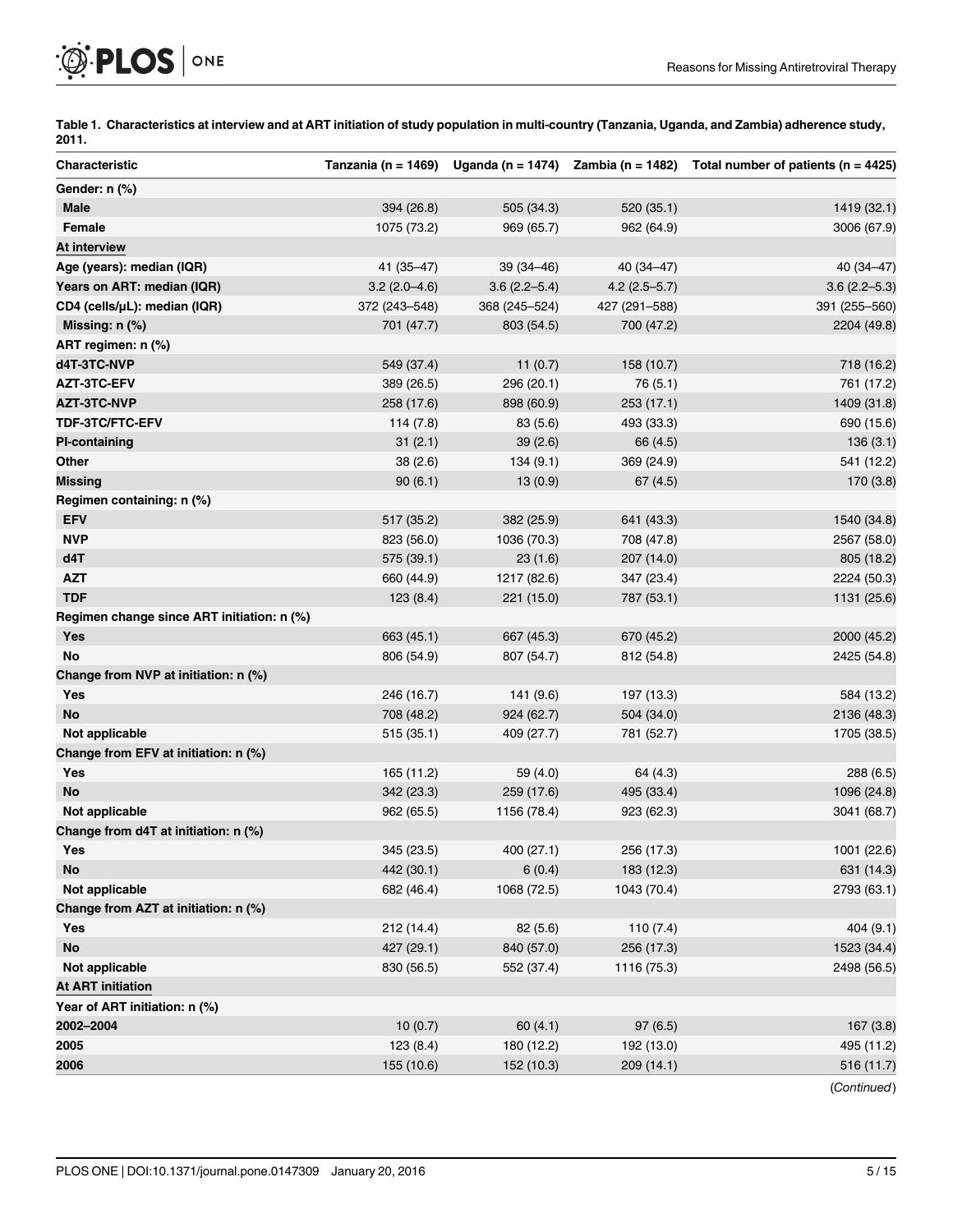#### Table 1. (Continued)

<span id="page-5-0"></span>PLOS I

ONE

| Characteristic               |              |              |              | Tanzania (n = 1469) Uganda (n = 1474) Zambia (n = 1482) Total number of patients (n = 4425) |
|------------------------------|--------------|--------------|--------------|---------------------------------------------------------------------------------------------|
| 2007                         | 198 (13.5)   | 224 (15.2)   | 254(17.1)    | 676 (15.3)                                                                                  |
| 2008                         | 272 (18.5)   | 219(14.9)    | 241 (16.3)   | 732 (16.5)                                                                                  |
| 2009                         | 315(21.4)    | 280 (19.0)   | 235 (15.9)   | 830 (18.8)                                                                                  |
| 2010                         | 356 (24.2)   | 313(21.2)    | 240 (16.2)   | 909 (20.5)                                                                                  |
| 2011                         | 36(2.5)      | 43(2.9)      | 11(0.7)      | 90(2.0)                                                                                     |
| <b>Missing</b>               | 4(0.2)       | 3(0.2)       | 3(0.2)       | 10(0.2)                                                                                     |
| WHO clinical stage: n (%)    |              |              |              |                                                                                             |
| Stage 1 and 2                | 414 (28.2)   | 704 (47.8)   | 567 (38.3)   | 1685 (38.1)                                                                                 |
| Stage 3                      | 659 (44.9)   | 512 (34.7)   | 671 (45.3)   | 1842 (41.6)                                                                                 |
| Stage 4                      | 274 (18.6)   | 151 (10.2)   | 92(6.2)      | 517 (11.7)                                                                                  |
| <b>Missing</b>               | 122(8.3)     | 107(7.3)     | 152 (10.2)   | 381 (8.6)                                                                                   |
| CD4 (cells/µL): median (IQR) | 138 (68-218) | 149 (83-211) | 147 (75-228) | 145 (75-217)                                                                                |
| Missing: $n$ $%$             | 281 (19.3)   | 296 (20.1)   | 312(21.1)    | 889 (20.1)                                                                                  |
| ART regimen: n (%)           |              |              |              |                                                                                             |
| d4T-3TC-NVP                  | 736 (50.1)   | 394 (26.7)   | 396 (26.7)   | 1526 (34.5)                                                                                 |
| <b>AZT-3TC-EFV</b>           | 421 (28.7)   | 251 (17.0)   | 77(5.2)      | 749 (16.9)                                                                                  |
| AZT-3TC-NVP                  | 218 (14.8)   | 668 (45.3)   | 288 (19.5)   | 1174 (26.5)                                                                                 |
| TDF-3TC/FTC-EFV              | 36(2.5)      | 54(3.7)      | 403 (27.2)   | 493 (11.1)                                                                                  |
| <b>PI-containing</b>         | 5(0.3)       | 16(1.1)      | 12(0.8)      | 33(0.8)                                                                                     |
| <b>Other</b>                 | 51(3.5)      | 13(0.9)      | 95(6.4)      | 159 (3.6)                                                                                   |
| <b>Missing</b>               | 2(0.1)       | 78 (5.3)     | 211 (14.2)   | 291 (6.6)                                                                                   |
| Regimen containing: n (%)    |              |              |              |                                                                                             |
| <b>EFV</b>                   | 507 (34.5)   | 318(21.6)    | 559 (37.7)   | 1384 (31.3)                                                                                 |
| <b>NVP</b>                   | 954 (64.9)   | 1065 (72.3)  | 701 (47.3)   | 2720 (61.5)                                                                                 |
| d4T                          | 787 (53.6)   | 406 (27.5)   | 439 (29.6)   | 1632 (36.9)                                                                                 |
| <b>AZT</b>                   | 639 (43.5)   | 922(62.6)    | 366 (24.7)   | 1927 (43.6)                                                                                 |
| <b>TDF</b>                   | 36(2.5)      | 63 (4.3)     | 409 (27.6)   | 508 (11.5)                                                                                  |

d4T: stavudine; 3TC: lamivudine; NVP: nevirapine; EFV: efavirenz; AZT: zidovudine; TDF: tenofovir; FTC: emtricitabine; PI: protease inhibitor.

doi:10.1371/journal.pone.0147309.t001

feeling sick or uncomfortable because of the ART (12%) ([Fig 1\)](#page-6-0). Other frequently cited reasons included no transport to the pharmacy (11%) and being away from home (3%).

A small number of patients (about 2% of those who ever missed ART or less than 1% of all patients in the study) have ever missed taking their ART because they were told to stop taking the drugs by a traditional healer. Of the 4,425 patients in this study, 257 (6%) ever consulted a traditional healer or herbalist because of HIV, the majority of whom were from Tanzania (76%).

# HIV Symptom Index Score (symptom burden)

Eighty-eight percent of participants reported experiencing at least one symptom during the past four weeks ([Table 2\)](#page-7-0), with responses missing for only a small proportion of participants (5/4425). The median number of symptoms reported was 4 (IQR: 2–7) with a median HIV Symptom Index score of 8 (IQR: 3–14). Women reported significantly more symptoms (median of 4 among women versus 3 among men) and a higher symptom burden (median HIV Symptom Index score of 8 among women versus 7 among men). More symptoms [5 (IQR: 3–8)] and a higher median HIV Symptom Index score [11 (IQR: 5–17)] were reported in Uganda (Kruskal Wallis p-value<0.001 for both comparisons).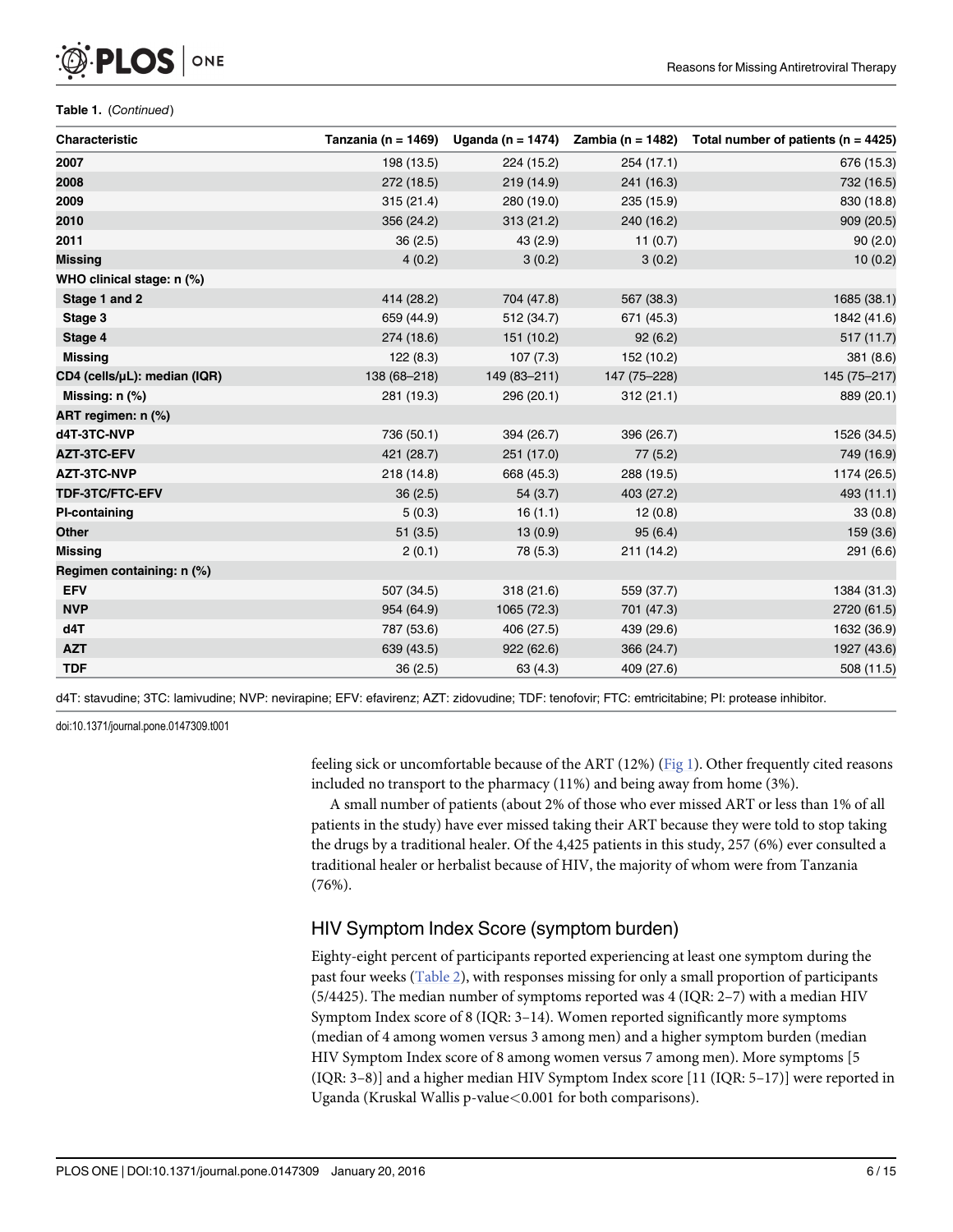<span id="page-6-0"></span>Female gender and being initiated on a d4T—or NVP—containing ART regimens were associated with having more symptoms during univariate analysis [\(Table 3](#page-8-0)). During multivariable analysis, females (coefficient: +1.6, 95%CI: +1.0, +2.2) and participants taking ART regimens containing d4T at initiation (coefficient: +0.9, 95% CI: +0.3, +1.4) remained significantly associated with a greater symptom burden.

# Types of symptoms

Fatigue or loss of energy was the most cited symptom (37%), followed by pain, numbness, or tingling in the hands or feet (35%), and headache (34%). Feeling sad, down, or depressed was reported by 30% of participants [\(Table 2\)](#page-7-0). Of these most frequently reported symptoms, only pain, numbness, or tingling in the hands or feet was attributed to ART by a substantial proportion of participants with this symptom (33%). Other symptoms that were not as common but more frequently attributed to ART by at least 30% of participants with that symptom included trouble remembering (37%), hair loss or changes in hair (35%), nausea or vomiting (34%), problems with having sex (31%), and skin problems (30%).

Men reported significantly more diarrhoea, skin problems, and problems with having sex while women reported significantly more fatigue or loss of energy; headache; loss of appetite or change in the taste of food; fever, chills, or sweats; feeling dizzy or lightheaded; troubles remembering; nausea or vomiting; feeling sad, down, or depressed; weight loss or wasting; hair loss or hair change; bloating, pain, or gas; and muscle aches or joint pains (data not shown).

# Association between symptoms and incomplete adherence

Every additional symptom increased the odds of incomplete adherence by 10% (odds ratio (OR): 1.10, 95% CI: 1.05–1.15) (data not shown). Patients who reported at least one symptom





doi:10.1371/journal.pone.0147309.g001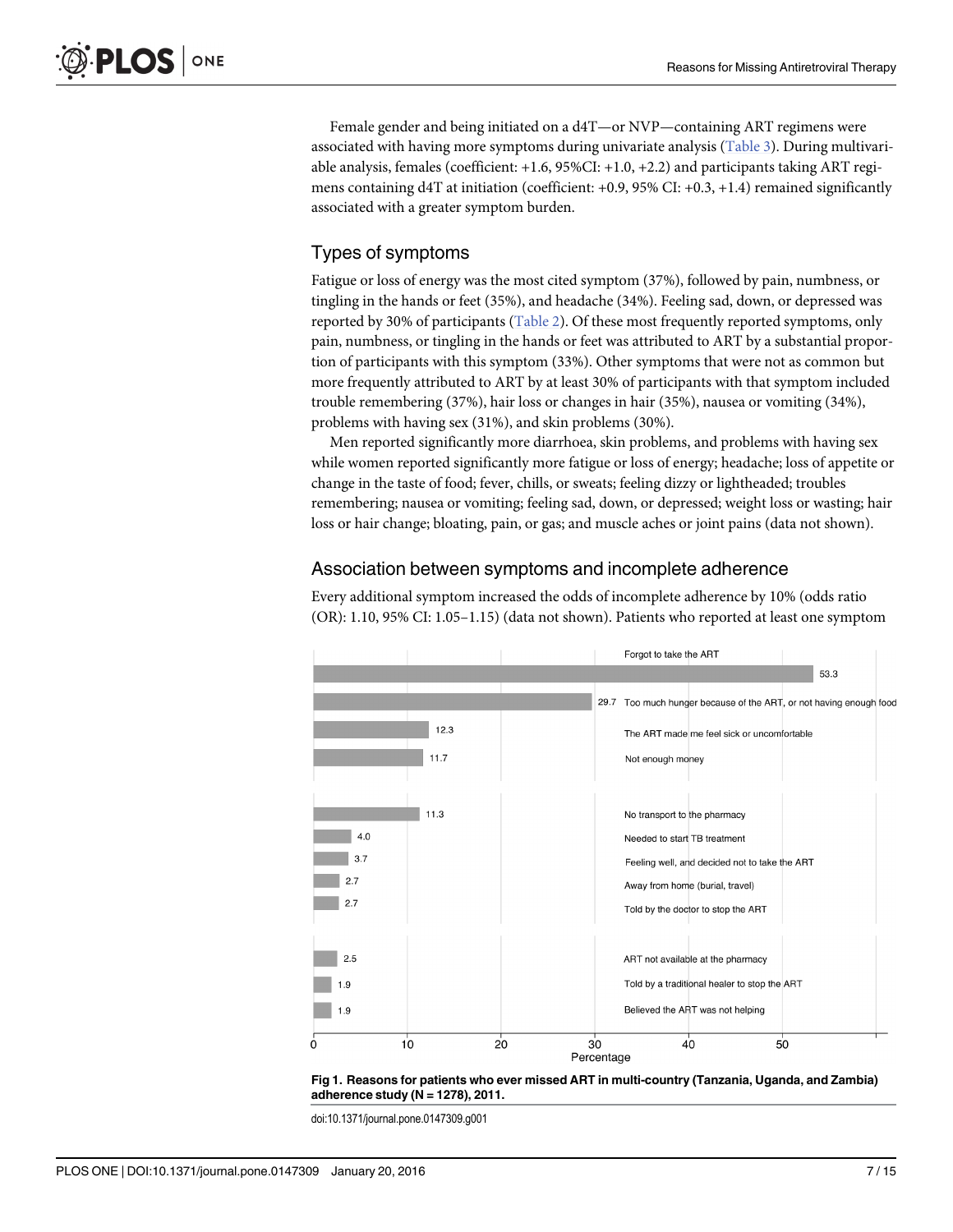|                                                                                     | Tanzania<br>$(n = 1469)$ | Uganda<br>$(n = 1474)$ | Zambia<br>$(n = 1482)$ | <b>Total</b><br>$(n = 4425)$ | <b>Attributed to ARVs</b><br>by patient $(n, %)$ | Severe symptoms ("It<br>bothers me a lot") (n, %) |
|-------------------------------------------------------------------------------------|--------------------------|------------------------|------------------------|------------------------------|--------------------------------------------------|---------------------------------------------------|
| Reporting at least one symptom, n<br>$(\% )$                                        | 1193 (81.2)              | 1389 (94.2)            | 1325 (89.4)            | 3907 (88.3)                  |                                                  |                                                   |
| Number of symptoms reported,<br>median (IQR)                                        | $3(1-6)$                 | $5(3-8)$               | $4(2-6)$               | $4(2-7)$                     |                                                  |                                                   |
| HIV Symptom Index score, median<br>(IQR)                                            | $6(2-12)$                | $11(5-17)$             | $7(3-13)$              | $8(3-14)$                    |                                                  |                                                   |
| Symptom, $n$ (%)                                                                    |                          |                        |                        |                              |                                                  |                                                   |
| Fatigue or loss of energy                                                           | 360 (24.5)               | 754 (51.2)             | 514 (34.7)             | 1628 (36.8)                  | 308 (18.9)                                       | 534 (32.8)                                        |
| Pain, numbness, or tingling in the<br>hands or feet                                 | 462 (31.4)               | 662 (44.9)             | 436 (29.4)             | 1560 (35.3)                  | 512 (32.8)                                       | 583 (37.4)                                        |
| Headache                                                                            | 394 (26.8)               | 610 (41.4)             | 515 (34.8)             | 1519 (34.3)                  | 233 (15.3)                                       | 415 (27.3)                                        |
| Felt sad, down or depressed                                                         | 451 (30.7)               | 518 (35.1)             | 340 (22.9)             | 1309 (29.6)                  | 140 (10.7)                                       | 467 (35.7)                                        |
| Muscle aches or joint pains                                                         | 382 (26.0)               | 524 (35.5)             | 284 (19.2)             | 1190 (26.9)                  | 314 (26.4)                                       | 435 (36.6)                                        |
| Fat deposits or weight gain                                                         | 378 (25.7)               | 289 (19.6)             | 480 (32.4)             | 1147 (25.9)                  | 326 (28.4)                                       | 145 (12.6)                                        |
| Fevers, chills, or sweats                                                           | 237 (16.1)               | 524 (35.5)             | 374 (25.2)             | 1135 (25.6)                  | 178 (15.7)                                       | 333 (29.3)                                        |
| Trouble remembering                                                                 | 220 (15.0)               | 470 (31.9)             | 419 (28.3)             | 1109 (25.1)                  | 405 (36.5)                                       | 400 (36.1)                                        |
| Cough or breathing difficulties                                                     | 208 (14.2)               | 488 (33.1)             | 330 (22.3)             | 1026 (23.2)                  | 128 (12.5)                                       | 326 (31.8)                                        |
| Problems with having sex (such as<br>loss of interest or a lack of<br>satisfaction) | 316 (21.5)               | 388 (26.3)             | 312(21.1)              | 1016 (23.0)                  | 317 (31.2)                                       | 423 (41.6)                                        |
| Weight loss or wasting                                                              | 278 (18.9)               | 411 (27.9)             | 321 (21.7)             | 1010 (22.8)                  | 167 (16.5)                                       | 267 (26.4)                                        |
| Dizzy or lightheaded                                                                | 250 (17.0)               | 429 (29.1)             | 320(21.6)              | 999 (22.6)                   | 287 (28.7)                                       | 267 (26.7)                                        |
| Loss of appetite or change in taste<br>of food                                      | 267 (18.2)               | 341 (23.1)             | 307 (20.7)             | 915 (20.7)                   | 252 (27.5)                                       | 318 (34.8)                                        |
| Skin problems (rash, dryness, or<br>itching)                                        | 257 (17.5)               | 381 (25.8)             | 205(13.8)              | 843 (19.1)                   | 255 (30.2)                                       | 369 (43.8)                                        |
| Difficulty falling or staying asleep                                                | 259 (17.6)               | 327 (22.2)             | 251 (16.9)             | 837 (18.9)                   | 204 (24.4)                                       | 306 (36.6)                                        |
| Felt nervous or anxious                                                             | 248 (16.9)               | 373 (25.3)             | 191 (12.9)             | 812 (18.4)                   | 117 (14.4)                                       | 271 (33.4)                                        |
| Bloating, stomach pain, or gas                                                      | 249 (17.0)               | 353 (23.9)             | 194 (13.1)             | 796 (18.0)                   | 219 (27.5)                                       | 265 (33.3)                                        |
| Nausea or vomiting                                                                  | 132(9.0)                 | 203 (13.8)             | 189 (12.8)             | 524 (11.8)                   | 176 (33.6)                                       | 147 (28.1)                                        |
| Diarrhea or loose bowl movements                                                    | 148 (10.1)               | 146 (9.9)              | 181 (12.2)             | 475 (10.7)                   | 100(21.1)                                        | 122 (25.7)                                        |
| Hair loss or hair change                                                            | 36(2.5)                  | 101(6.9)               | 42(2.8)                | 179 (4.0)                    | 63 (35.2)                                        | 60 (33.5)                                         |

#### [Table 2.](#page-5-0) Reported symptoms in the past four weeks in multi-country (Tanzania, Uganda, and Zambia) adherence study, 2011.

doi:10.1371/journal.pone.0147309.t002

<span id="page-7-0"></span>PLOS ONE

were more likely to have incomplete adherence (OR: 3.0, 95% CI: 1.2–7.4) ([Table 4](#page-9-0)). About half of the symptoms from the HIV Symptom Index Score (9/20) were associated with incomplete adherence: fatigue or loss of energy (OR: 1.5, 95% CI: 1.0–2.1), fevers, chills, or sweats (OR: 1.7, 95% CI: 1.2–2.4), nausea or vomiting (OR: 1.7, 95% CI: 1.1–2.7), diarrhoea or loose bowl movements (OR: 2.2, 95% CI: 1.5–3.4), feeling sad, down, or depressed (OR: 1.5, 95% CI: 1.1–2.1), skin problems (OR: 2.0, 95% CI: 1.4–2.8), cough or breathing difficulties (OR: 1.8, 95% CI: 1.3–2.6), loss of appetite or change in the taste of food (OR: 2.1, 95% CI: 1.4–3.0), and abdominal pains (OR: 1.6, 95% CI: 1.1–2.3).

Patients who reported feeling sick and uncomfortable because of ART were also more likely to have incomplete adherence (OR: 3.7, 95% CI: 2.1–6.6).

# **Discussion**

This is the first study to our knowledge to interview more than 4000 patients on their reasons for ever missing ART and their current experiences with HIV-related symptoms using a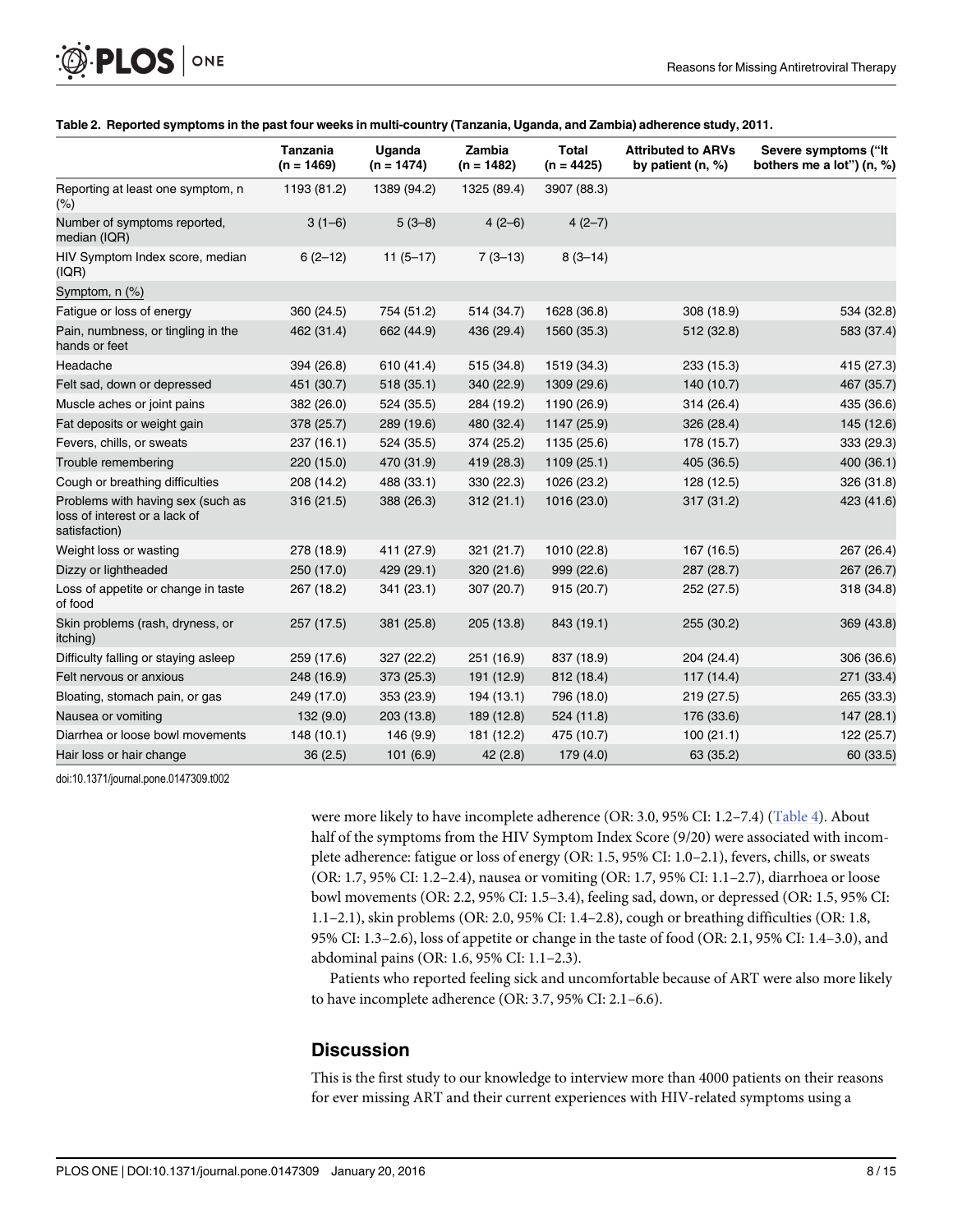#### <span id="page-8-0"></span>[Table 3.](#page-6-0) Regression coefficients of factors associated with symptom burden (expressed as HIV Symptom Index Score) in multi-country (Tanzania, Uganda, and Zambia) adherence study, 2011.

| <b>Risk factor</b>                                               | Single regression*         |         | Multiple regression*    |           |
|------------------------------------------------------------------|----------------------------|---------|-------------------------|-----------|
|                                                                  | Coefficient (95% CI)       | P-value | Coefficient (95% CI)    | P-value   |
| Male (versus female)                                             | $-1.6$ ( $-2.2, -1.0$ )    | < 0.001 | $-1.6$ ( $-2.2, -1.0$ ) | < 0.001   |
| WHO clinical stage at ART initiation (versus WHO stage 1 and 2)  |                            | 0.138   |                         |           |
| Stage 3                                                          | $+0.7$ (+0.1, +1.4)        |         |                         |           |
| Stage 4                                                          | $+0.6$ ( $-0.3, +1.6$ )    |         |                         |           |
| Missing                                                          | $+0.7$ ( $-0.3, +1.8$ )    |         |                         |           |
| CD4 cell count at ART initiation (versus $>$ 250 cells/ $\mu$ L) |                            | 0.495   |                         |           |
| $<$ 250 cells/ $\mu$ L                                           | $-0.1$ ( $-1.4$ , $+0.4$ ) |         |                         |           |
| Missing                                                          | $-0.5$ ( $-1.6$ , $+0.5$ ) |         |                         |           |
| Regimen at ART initiation containing                             |                            |         |                         |           |
| NVP (versus EFV)                                                 | $+1.0 (+0.3, +1.6)$        | 0.006   |                         | <b>NS</b> |
| d4T (versus AZT)                                                 | $+0.9 (+0.3, +1.4)$        | 0.003   | $+0.9 (+0.3, +1.4)$     | 0.004     |
| Current age (per 10 years)                                       | $-0.1$ $(-0.4, +0.2)$      | 0.479   |                         |           |
| Duration on ART (per year)                                       | $+0.1$ (-0.1, $+0.2$ )     | 0.400   |                         |           |
| CD4 cell count (versus >250 cells/µL)                            |                            | 0.367   |                         |           |
| < 250 cells/µL                                                   | $+0.6$ ( $-0.3, +1.5$ )    |         |                         |           |
| Missing                                                          | $-0.1$ $(-0.7, +0.6)$      |         |                         |           |
| Current regimen containing                                       |                            |         |                         |           |
| NVP (versus EFV)                                                 | $+0.6(-0.1,+1.3)$          | 0.115   |                         |           |
| d4T (versus AZT)                                                 | $+0.7$ (-0.2, +1.5)        | 0.109   |                         |           |

\*Regression coefficients and P-values calculated using linear regression with site as a fixed effect.

Factors with negative coefficients are associated with a reduced symptom burden; those with a positive coefficient with an increased symptom burden. d4T: stavudine; NVP: nevirapine; EFV: efavirenz; AZT: zidovudine; CI: confidence interval.

doi:10.1371/journal.pone.0147309.t003

consistent data collection tool across 18 study sites in 3 countries in sub-Saharan Africa. This paper builds on the study's primary analysis that found that 3% of participants missed two or more consecutive days of their ART in the past three months and that having greater numbers of self-reported symptoms, (defined as more than the country-specific median), was significantly related to this measure of incomplete adherence.[\[9\]](#page-12-0) In this secondary analysis we focused on specific symptoms and their association with incomplete adherence, and on reasons for ever missing ART.

This analysis found that about one third of participants (29%) reported ever missing ART. Simply forgetting was cited as the most common reason for ever missing ART, a result which concurs with findings from other studies. $[19-21]$  $[19-21]$  $[19-21]$  Advances in mHealth technologies are emerging as an option to address forgetting to take ART. For example, several studies have found that patients who received text messages have better levels of ART adherence and clinical indicators, such as lower viral loads and higher CD4 cell counts, compared to patients who did not receive text messages.[\[22](#page-13-0)–[24\]](#page-13-0) However, in their network meta-analysis examining direct and indirect evidence from randomized trials, Mills and colleagues found a large benefit for weekly but not for daily SMS messages  $[25]$ , emphasizing the need for tailored mHealth interventions.[[26](#page-13-0)] Such findings support the inclusion of mobile phone text messaging in the package of adherence intervention tools, as recommended by the World Health Organization in their latest guidelines, as well as the need for more research on how to optimize the use of text messaging.[[27](#page-13-0)] However, the potential of unwanted disclosure if the message is intercepted by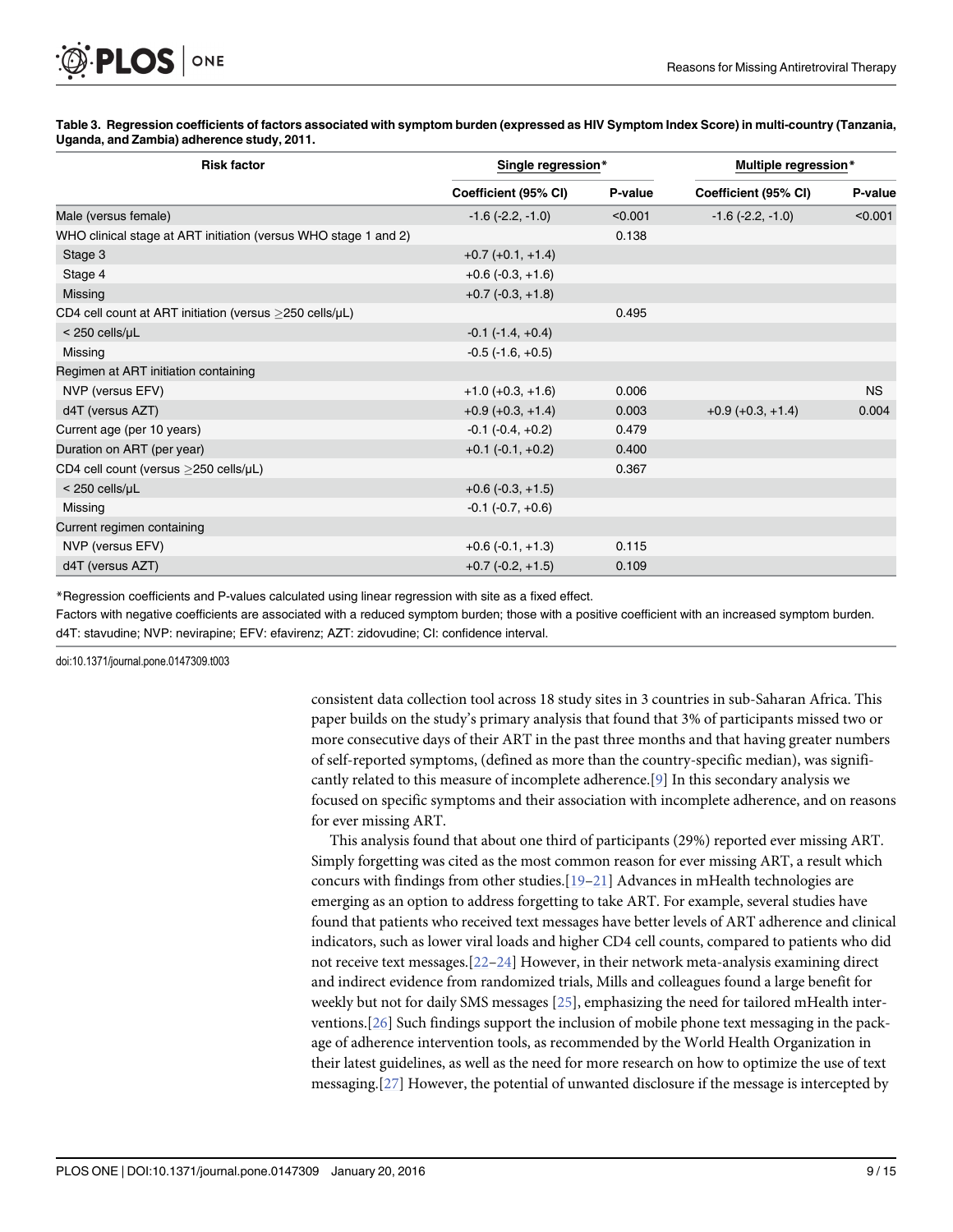<span id="page-9-0"></span>

| Table 4. Analysis of individual symptoms with incomplete adherence as outcome (defined as missed ART for at least 48 consecutive hours during |  |
|-----------------------------------------------------------------------------------------------------------------------------------------------|--|
| the past 3 months) in multi-country (Tanzania, Uganda, and Zambia) adherence study, 2011.                                                     |  |

|                                                                                  | Total<br>$(n = 4425)$ | Incomplete adherence<br>$(n = 141)$ | Crude Odds Ratio (OR)<br>(95% CI) * | Р-<br>value* |
|----------------------------------------------------------------------------------|-----------------------|-------------------------------------|-------------------------------------|--------------|
| Reporting at least one symptom, n (%)                                            | 3907 (88.3)           | 136 (96.5)                          | 2.95 (1.19-7.35)                    | 0.007        |
| Symptom, $n$ $(\%)$                                                              |                       |                                     |                                     |              |
| Fatigue or loss of energy                                                        | 1628 (36.8)           | 67 (47.5)                           | $1.45(1.01 - 2.06)$                 | 0.042        |
| Pain, numbness, or tingling in the hands or feet                                 | 1560 (35.3)           | 57 (40.4)                           | $1.11(0.78 - 1.58)$                 | 0.562        |
| Headache                                                                         | 1519 (34.3)           | 61(43.3)                            | $1.29(0.91 - 1.83)$                 | 0.162        |
| Felt sad, down or depressed                                                      | 1309 (29.6)           | 63 (44.7)                           | $1.49(1.05 - 2.12)$                 | 0.029        |
| Muscle aches or joint pains                                                      | 1190 (26.9)           | 49 (34.8)                           | $1.25(0.87 - 1.80)$                 | 0.240        |
| Fat deposits or weight gain                                                      | 1147 (25.9)           | 37(26.2)                            | $0.99(0.66 - 1.47)$                 | 0.950        |
| Fevers, chills, or sweats                                                        | 1135 (25.6)           | 52 (36.9)                           | $1.67(1.16 - 2.41)$                 | 0.007        |
| Trouble remembering                                                              | 1109(25.1)            | 37(26.2)                            | $1.02(0.69 - 1.52)$                 | 0.906        |
| Cough or breathing difficulties                                                  | 1026 (23.2)           | 51 (36.2)                           | $1.80(1.25 - 2.61)$                 | 0.002        |
| Problems with having sex (such as loss of interest or a lack<br>of satisfaction) | 1016 (23.0)           | 39(27.7)                            | $1.13(0.76 - 1.66)$                 | 0.554        |
| Weight loss or wasting                                                           | 1010 (22.8)           | 39(27.7)                            | $1.20(0.81 - 1.77)$                 | 0.362        |
| Dizzy or lightheaded                                                             | 999 (22.6)            | 45 (31.9)                           | $1.42(0.98 - 2.06)$                 | 0.071        |
| Loss of appetite or change in taste of food                                      | 915 (20.7)            | 53 (37.6)                           | $2.05(1.43 - 2.95)$                 | < 0.001      |
| Skin problems (rash, dryness, or itching)                                        | 843 (19.1)            | 48 (34.0)                           | $1.95(1.35 - 2.81)$                 | < 0.001      |
| Difficulty falling or staying asleep                                             | 837 (18.9)            | 38 (27.0)                           | $1.35(0.91 - 1.99)$                 | 0.145        |
| Felt nervous or anxious                                                          | 812 (18.4)            | 38 (27.0)                           | $1.27(0.85 - 1.89)$                 | 0.256        |
| Bloating, stomach pain, or gas                                                   | 796 (18.0)            | 40 (28.4)                           | $1.59(1.08 - 2.34)$                 | 0.022        |
| Nausea or vomiting                                                               | 524 (11.8)            | 28(19.9)                            | $1.72(1.11 - 2.67)$                 | 0.020        |
| Diarrhoea or loose bowl movements                                                | 475 (10.7)            | 31 (22.0)                           | $2.24(1.47 - 3.43)$                 | < 0.001      |
| Hair loss or hair change                                                         | 179(4.0)              | 6(4.3)                              | $1.01(0.43 - 2.36)$                 | 0.975        |

\*OR and P-value calculated using logistic regression with site as a fixed effect. OR: odds ratio; CI: confidence interval.

doi:10.1371/journal.pone.0147309.t004

others, and the cost and sustainability of these mHealth interventions in the absence of external funding, remain important issues.[[28](#page-13-0)]

Having too much hunger because of ART or not having enough food was experienced by about one-third of participants who reported ever missing ART. The mechanism of ARTrelated hunger is unclear, but the possibility of immunological phenomena may play a role.[[29](#page-13-0)] Food insecurity has been described as an important barrier to adherence and subsequent mortality in impoverished populations.  $[30-35]$  $[30-35]$  $[30-35]$  $[30-35]$  $[30-35]$  The integration of food supplementation into HIV care programmes has been shown to improve adherence [\[36\]](#page-13-0), and to have clinical and immunological benefits.[[37\]](#page-13-0) In order to address the underlying causes of food insecurity, organizations are looking for more sustainable long-term solutions to address this issue in the form of livelihood programmes.[[38\]](#page-14-0) The lack of evidence and research on the integration of livelihood programmes into HIV programmes [\[38\]](#page-14-0) could be one of the reasons why these programmes have not been more widely implemented. Further implementation research on how these programmes should be evaluated, and subsequent cost-effectiveness studies are needed.

Previous studies [[19](#page-12-0),[20](#page-12-0)] have also found that being away from home for funerals and travelling (and running out of ART while travelling) were common reasons for missing ART. In our study about 1% of all participants included, or 3% of participants ever missing ART, reported this as a reason for missing ART. Currently cities and urban areas bear a major part of the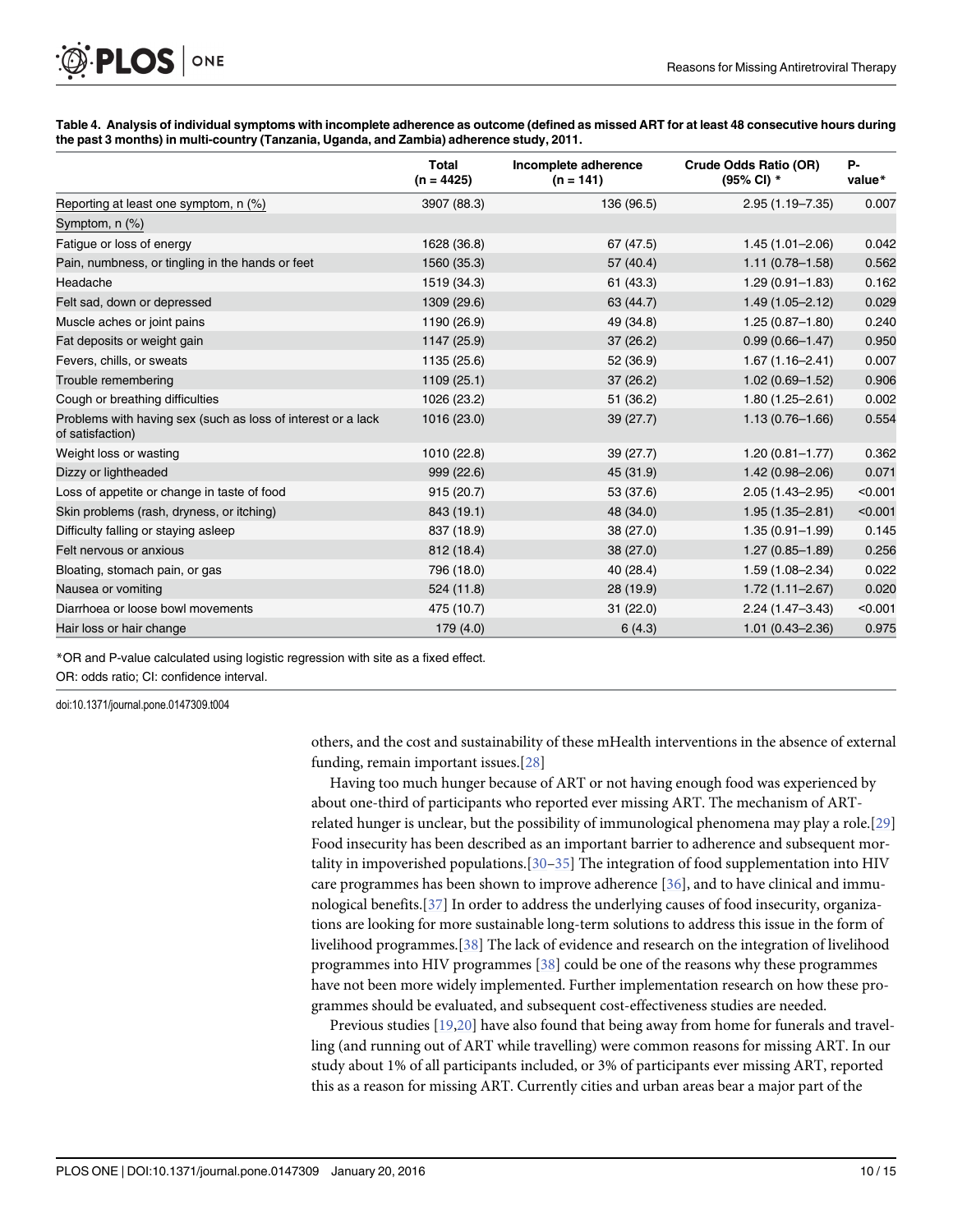<span id="page-10-0"></span>global HIV burden—in sub-Saharan Africa, nearly half (45%) of people living with HIV reside in urban areas.[[39\]](#page-14-0) Travelling and migration in and out of cities can be a challenge for retention in care and adherence but also an important factor linking different networks of HIV transmission.[[40](#page-14-0)] Interventions to provide patients with an adequate supply of ART are critical to minimizing treatment interruptions during travel.

Lack of money for transport was mentioned by 12% of the participants who ever reported missing ART and no transport to the pharmacy by 11%. This has also been cited in other studies as a risk factor for missed medical appointments at the health facility for follow-up and refill because of competing demands between transport costs and other necessities such as food, housing, and school fees.[[30](#page-13-0),[41](#page-14-0)] Further decentralization of ART services, thereby bringing ART services closer to the patients [[42](#page-14-0)], and involving patients and their families as the model of Community ART Groups (peer support) has the potential to further reduce transport costs and thus minimize out-of-pocket payments.[[43](#page-14-0)] In addition, reducing the frequency of followup visits for refills or for routine clinical monitoring may also contribute to reducing the cost burden of transportation.

A large majority of patients (88%) in this study reported experiencing at least one symptom from the HIV Symptom Index, and, not surprisingly, the odds of incomplete adherence increased significantly with each additional symptom, as similarly described elsewhere.[\[44](#page-14-0)] Patients who reported feeling sick and uncomfortable because of ART were about 4 times more likely to have incomplete adherence, also confirming findings from other studies.[[19](#page-12-0)[,45\]](#page-14-0) We also found that women reported a significantly greater symptom burden (both more symptoms and severity), as described elsewhere.[[46\]](#page-14-0)

Fatigue or loss of energy was the most reported symptom (37%), twice as much as reported by Bhatt et. al in South Africa [\[19\]](#page-12-0), but only attributed to ART by 19% of patients with fatigue. On the other hand, pain, numbness, or tingling in the hands or feet was reported by 35% of patients, and about one third of the patients who reported this symptom attributed it to ART. This is comparable with findings from Thailand where 10% and 28% of probable and possible HIV-associated neuropathy was reported.[[47](#page-14-0)] Peripheral neuropathies are expected to be more prevalent in settings where d4T is part of the first-line regimen.[[48\]](#page-14-0) Fortunately, the latest WHO recommendations call for the phasing out of d4T-containing regimens and their replacement by preferably tenofovir-containing regimens.[\[27\]](#page-13-0) In this study, there was already clear evidence of this change with the proportion of d4T-containing regimens decreasing from 37% at baseline to 18% at the time of the interview, and tenofovir-containing regimens increasing from 11% (at baseline) to 26% (at the time of the interview).

About one third of the patients (30%) reported feeling sad, down, or depressed in the previous four weeks based on the HIV Symptom Index. While we cannot conclude that a patient is suffering from depression based on just one question, this number is surprisingly high and is consistent with the report of moderate to severe depression symptom severity among people living with HIV in sub-Saharan Africa. A systematic review, including 23 studies in sub-Saharan Africa, found prevalence estimates of 18% for major depression and 30% for depression symptoms among HIV-positive patients on ART.[[49\]](#page-14-0) In their analysis, patients who reported depression symptoms were 55% less likely to achieve good adherence compared to those not reporting depression symptoms. Similarly, in our univariate analysis, participants who reported feeling sad, down, or depressed were about 50% more likely to report incomplete adherence. This finding supports the screening for depression among patients with HIV.[\[49\]](#page-14-0) However the region's health system capacity to detect and treat depression is limited.[[50](#page-14-0)] Dietary protein supplementation has been suggested as a specific strategy to further reduce depression in patients on ART, in settings with food insecurity.[[29](#page-13-0)]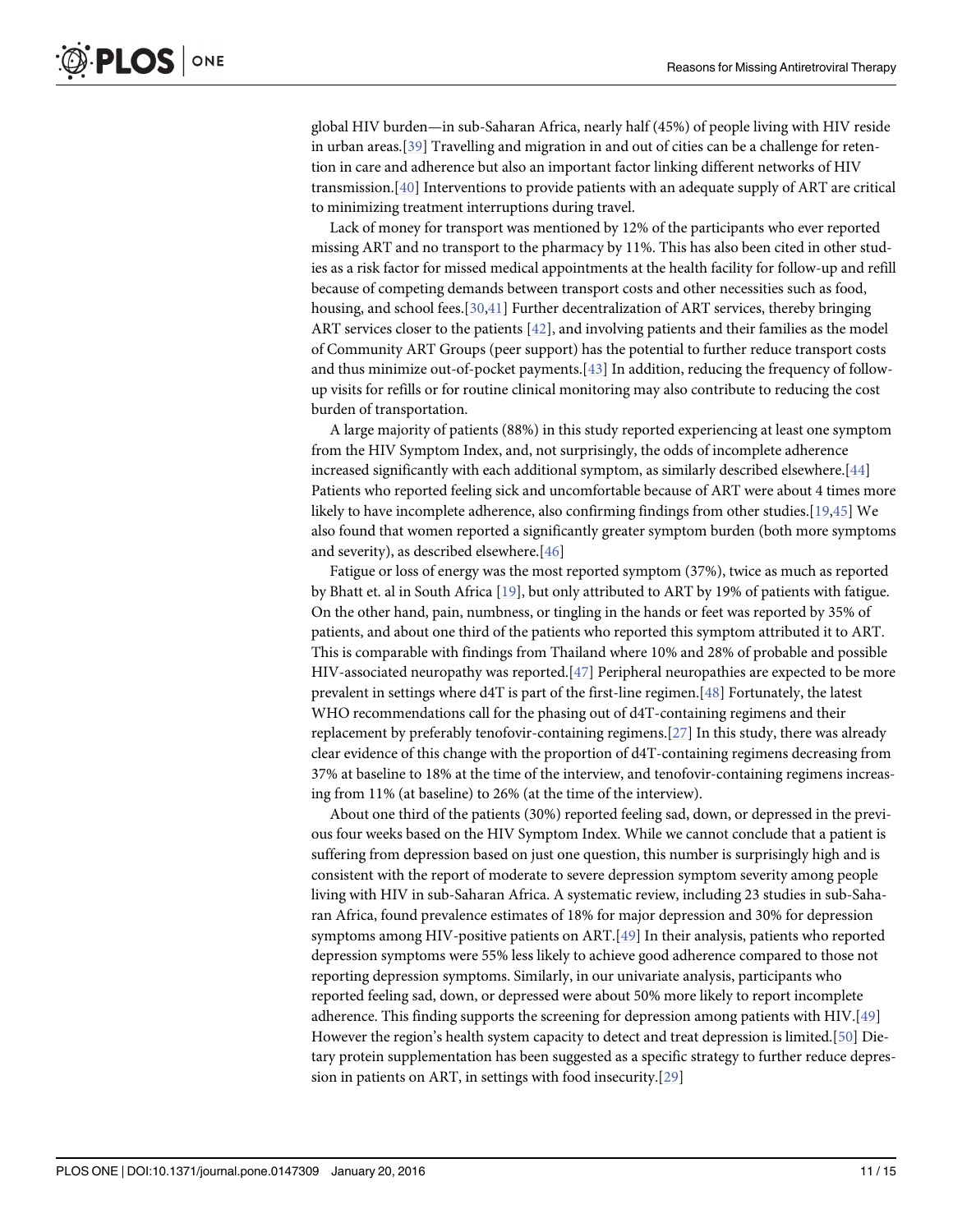<span id="page-11-0"></span>Only one-third of participants reported ever missing ART, which may be low given that other studies have found up to 20% of participants missed taking their ART over just the past week alone.[\[51\]](#page-14-0) It is well-established that self-report surveys tend to overestimate actual adherence.[[52](#page-14-0)] However, this overestimate may also introduce a bias by not capturing the reasons for missed ART among both people willing to disclose, as well as among people unwilling to disclose incomplete adherence behaviors.

This study was conducted in 2011 before the WHO guidelines to replace d4T-containing regiments with tenofovir-containing regiments were introduced. [\[27\]](#page-13-0) As such the factors related to missing ART may differ among patients on tenofovir-containing regimens.

We found some variability in the proportion of symptoms attributed to ART by patients: symptoms of peripheral neuropathy, troubles with remembering, nausea and vomiting, skin problems and problems with having sex were mostly attributed to ART. This could potentially lead to some bias with less adherent individuals more likely to report symptoms and attribute them to their ART. The cross-sectional design of the study limits the causal inference of whether it is incomplete adherence that leads to symptoms or whether it is the symptoms that are leading to incomplete adherence. Another limitation of the study is the difficulty in attributing symptoms to ART; some of these symptoms may also arise from the HIV infection itself, or arise from co- morbidities frequently associated with HIV infection (diabetes, hepatitis C infection).[\[53\]](#page-14-0) We were also unable to assess whether ART clients who declined to participate differed from those participating in the study.

# **Conclusions**

Symptoms were a common reason for missing ART, together with simply forgetting and food insecurity. Women and participants taking ART regimens containing d4T at initiation experienced greater symptom burden. A combination of ART regimens with fewer side effects, use of mobile phone text messaging, and integration of food supplementation and livelihood programmes into HIV programmes, have the potential to decrease missed doses of ART and hence to improve adherence and the outcomes of ART programmes.

# Acknowledgments

#### Disclaimer

The findings and conclusions in this report are those of the authors and do not necessarily represent the official position of the CDC, HRSA or any other federal agency or office.

## Author Contributions

Conceived and designed the experiments: OK JAD JM ST FWM GK MM AA SA YDM EVP KT SW JK AZ DRB RC. Analyzed the data: OK JAD JM ST. Wrote the paper: OK JAD JM ST FWM GK MM AA SA YDM EVP KT SW JK AZ DRB RC.

# **References**

- UNAIDS. The gap report 2014. 2014. Available: [http://www.unaids.org/sites/default/files/en/media/](http://www.unaids.org/sites/default/files/en/media/unaids/contentassets/documents/unaidspublication/2014/UNAIDS_Gap_report_en.pdf) [unaids/contentassets/documents/unaidspublication/2014/UNAIDS\\_Gap\\_report\\_en.pdf](http://www.unaids.org/sites/default/files/en/media/unaids/contentassets/documents/unaidspublication/2014/UNAIDS_Gap_report_en.pdf). Accessed 22 July 2015.
- [2.](#page-1-0) UNAIDS. Ambitious treatment targets: writing the final chapter on the AIDS epidemic. 2014. Available: [http://www.unaids.org/sites/default/files/media\\_asset/JC2670\\_UNAIDS\\_Treatment\\_Targets\\_en.pdf.](http://www.unaids.org/sites/default/files/media_asset/JC2670_UNAIDS_Treatment_Targets_en.pdf) Accessed 22 July 2015.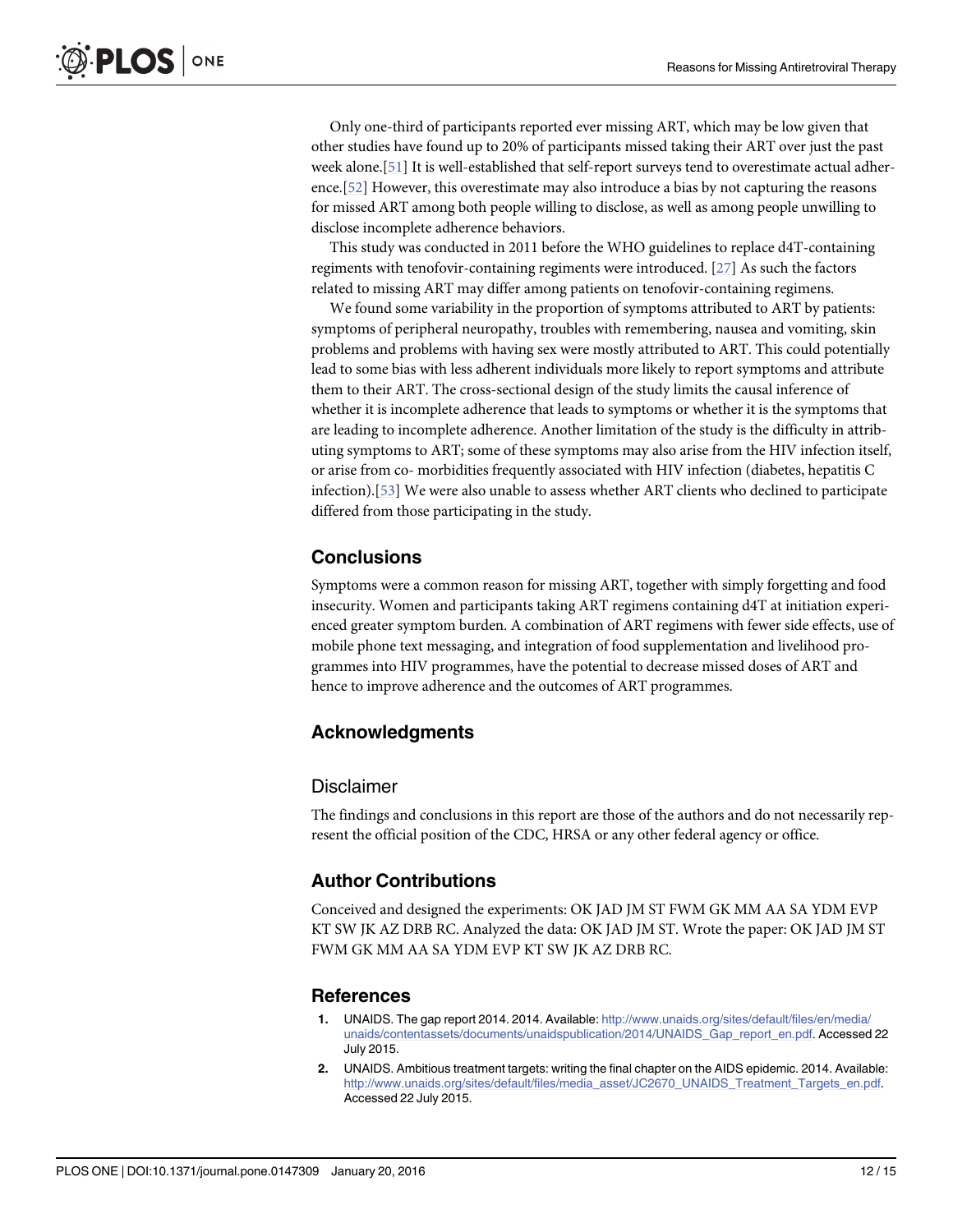- <span id="page-12-0"></span>[3.](#page-1-0) Cohen MS, Chen YQ, McCauley M, Gamble T, Hosseinipour MC, Kumarasamy N, et al. Prevention of HIV-1 infection with early antiretroviral therapy. N Engl J Med 2011 Aug 11; 365(6):493–505. doi: [10.](http://dx.doi.org/10.1056/NEJMoa1105243) [1056/NEJMoa1105243](http://dx.doi.org/10.1056/NEJMoa1105243) PMID: [21767103](http://www.ncbi.nlm.nih.gov/pubmed/21767103)
- [4.](#page-1-0) Loutfy MR, Wu W, Letchumanan M, Bondy L, Antoniou T, Margolese S, et al. Systematic review of HIV transmission between heterosexual serodiscordant couples where the HIV-positive partner is fully suppressed on antiretroviral therapy. PLOS ONE 2013; 8(2):e55747. Available: [http://journals.plos.org/](http://journals.plos.org/plosone/article?id=10.1371/journal.pone.0055747) [plosone/article?id=10.1371/journal.pone.0055747](http://journals.plos.org/plosone/article?id=10.1371/journal.pone.0055747) Accessed: 2015 July 22. doi: [10.1371/journal.pone.](http://dx.doi.org/10.1371/journal.pone.0055747) [0055747](http://dx.doi.org/10.1371/journal.pone.0055747) PMID: [23418455](http://www.ncbi.nlm.nih.gov/pubmed/23418455)
- [5.](#page-1-0) McMahon JH, Elliott JH, Bertagnolio S, Kubiak R, Jordan MR. Viral suppression after 12 months of antiretroviral therapy in low- and middle-income countries: a systematic review. Bull World Health Organ 2013 May 1; 91(5):377–385E. Available: [http://www.who.int/bulletin/volumes/91/5/12-112946.pdf.](http://www.who.int/bulletin/volumes/91/5/12-112946.pdf.Accessed) [Accessed](http://www.who.int/bulletin/volumes/91/5/12-112946.pdf.Accessed) 22 July 2015. doi: [10.2471/BLT.12.112946](http://dx.doi.org/10.2471/BLT.12.112946) PMID: [23678201](http://www.ncbi.nlm.nih.gov/pubmed/23678201)
- [6.](#page-1-0) Hogg RS, Heath K, Bangsberg D, Yip B, Press N, O'Shaughnessy MV, et al. Intermittent use of triplecombination therapy is predictive of mortality at baseline and after 1 year of follow-up. AIDS 2002 May 3; 16(7):1051–8. PMID: [11953472](http://www.ncbi.nlm.nih.gov/pubmed/11953472)
- [7.](#page-1-0) Chesney MA. Factors affecting adherence to antiretroviral therapy. Clin Infect Dis 2000 Jun; 30 Suppl 2:S171–S176. PMID: [10860902](http://www.ncbi.nlm.nih.gov/pubmed/10860902)
- [8.](#page-1-0) Mills EJ, Nachega JB, Bangsberg DR, Singh S, Rachlis B, Wu P, et al. Adherence to HAART: a systematic review of developed and developing nation patient-reported barriers and facilitators. PLOS Med 2006 Nov; 3(11):e438. Available: [http://www.plosmedicine.org/article/Related/info:doi/10.1371/journal.](http://www.plosmedicine.org/article/Related/info:doi/10.1371/journal.pmed.0030438) [pmed.0030438.](http://www.plosmedicine.org/article/Related/info:doi/10.1371/journal.pmed.0030438) Accessed 22 July 2015. PMID: [17121449](http://www.ncbi.nlm.nih.gov/pubmed/17121449)
- [9.](#page-1-0) Denison JA, Koole O, Tsui S, Menten J, Torpey K, van PE, et al. Incomplete adherence among treatment-experienced adults on antiretroviral therapy in Tanzania, Uganda and Zambia. AIDS 2015 Jan 28; 29(3):361–71. doi: [10.1097/QAD.0000000000000543](http://dx.doi.org/10.1097/QAD.0000000000000543) PMID: [25686684](http://www.ncbi.nlm.nih.gov/pubmed/25686684)
- [10.](#page-2-0) Koole O, Tsui S, Wabwire-Mangen F, Kwesigabo G, Menten J, Mulenga M, et al. Retention and risk factors for attrition among adults in antiretroviral treatment programmes in Tanzania, Uganda and Zambia. Trop Med Int Health 2014 Dec; 19(12):1397–410. doi: [10.1111/tmi.12386](http://dx.doi.org/10.1111/tmi.12386) PMID: [25227621](http://www.ncbi.nlm.nih.gov/pubmed/25227621)
- [11.](#page-2-0) Kalichman SC, Simbayi LC, Cloete A, Mthembu PP, Mkhonta RN, Ginindza T (2009) Measuring AIDS stigmas in people living with HIV/AIDS: the Internalized AIDS-Related Stigma Scale. AIDS Care 21: 87–93. doi: [10.1080/09540120802032627](http://dx.doi.org/10.1080/09540120802032627) PMID: [19085224](http://www.ncbi.nlm.nih.gov/pubmed/19085224)
- [12.](#page-2-0) Kaaya SF, Fawzi MC, Mbwambo JK, Lee B, Msamanga GI, Fawzi W (2002) Validity of the Hopkins Symptom Checklist-25 amongst HIV-positive pregnant women in Tanzania. Acta Psychiatr Scand 106: 9–19. PMID: [12100343](http://www.ncbi.nlm.nih.gov/pubmed/12100343)
- [13.](#page-2-0) Broadhead WE, Gehlbach SH, de Gruy FV, Kaplan BH (1988) The Duke-UNC Functional Social Support Questionnaire. Measurement of social support in family medicine patients. Med Care 26: 709– 723. PMID: [3393031](http://www.ncbi.nlm.nih.gov/pubmed/3393031)
- [14.](#page-2-0) Samet JH, Phillips SJ, Horton NJ, Traphagen ET, Freedberg KA (2004) Detecting alcohol problems in HIV-infected patients: use of the CAGE questionnaire. AIDS Res Hum Retroviruses 20: 151–155. PMID: [15018702](http://www.ncbi.nlm.nih.gov/pubmed/15018702)
- [15.](#page-2-0) Chesney MA, Ickovics JR, Chambers DB, Gifford AL, Neidig J, Zwickl B, et al. Self-reported adherence to antiretroviral medications among participants in HIV clinical trials: the AACTG adherence instruments. Patient Care Committee & Adherence Working Group of the Outcomes Committee of the Adult AIDS Clinical Trials Group (AACTG). AIDS Care 2000 Jun; 12(3):255–66. PMID: [10928201](http://www.ncbi.nlm.nih.gov/pubmed/10928201)
- [16.](#page-2-0) Justice AC, Holmes W, Gifford AL, Rabeneck L, Zackin R, Sinclair G, et al. Development and validation of a self-completed HIV symptom index. J Clin Epidemiol 2001 Dec; 54 Suppl 1:S77–S90. PMID: [11750213](http://www.ncbi.nlm.nih.gov/pubmed/11750213)
- [17.](#page-2-0) Oyugi JH, Byakika-Tusiime J, Ragland K, Laeyendecker O, Mugerwa R, Kityo C, et al. Treatment interruptions predict resistance in HIV-positive individuals purchasing fixed-dose combination antiretroviral therapy in Kampala, Uganda. AIDS 2007 May 11; 21(8):965–71. PMID: [17457090](http://www.ncbi.nlm.nih.gov/pubmed/17457090)
- [18.](#page-2-0) Genberg BL, Wilson IB, Bangsberg DR, Arnsten J, Goggin K, Remien RH, et al. Patterns of antiretroviral therapy adherence and impact on HIV RNA among patients in North America. AIDS 2012 Jul 17; 26 (11):1415–23. doi: [10.1097/QAD.0b013e328354bed6](http://dx.doi.org/10.1097/QAD.0b013e328354bed6) PMID: [22767342](http://www.ncbi.nlm.nih.gov/pubmed/22767342)
- [19.](#page-8-0) Bhat VG, Ramburuth M, Singh M, Titi O, Antony AP, Chiya L, et al. Factors associated with poor adherence to anti-retroviral therapy in patients attending a rural health centre in South Africa. Eur J Clin Microbiol Infect Dis 2010 Aug; 29(8):947–53. doi: [10.1007/s10096-010-0949-4](http://dx.doi.org/10.1007/s10096-010-0949-4) PMID: [20467769](http://www.ncbi.nlm.nih.gov/pubmed/20467769)
- Unge C, Sodergard B, Marrone G, Thorson A, Lukhwaro A, Carter J, et al. Long-term adherence to antiretroviral treatment and program drop-out in a high-risk urban setting in sub-Saharan Africa: a prospective cohort study. PLOS ONE 2010; 5(10):e13613. Available: [http://journals.plos.org/plosone/article?](http://journals.plos.org/plosone/article?id=10.1371/journal.pone.0013613) [id=10.1371/journal.pone.0013613](http://journals.plos.org/plosone/article?id=10.1371/journal.pone.0013613) Accessed: 2015 July 22. doi: [10.1371/journal.pone.0013613](http://dx.doi.org/10.1371/journal.pone.0013613) PMID: [21049045](http://www.ncbi.nlm.nih.gov/pubmed/21049045)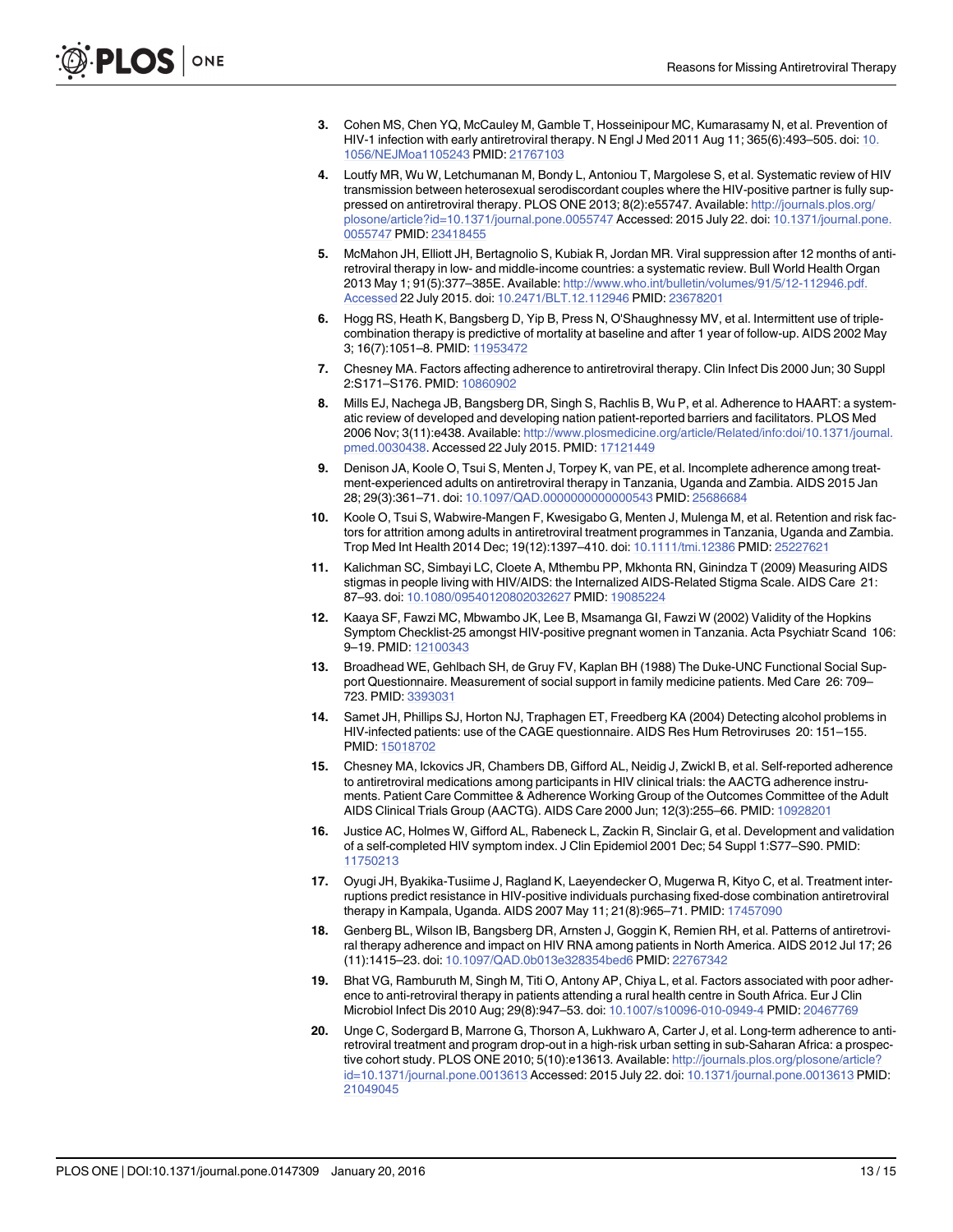- <span id="page-13-0"></span>[21.](#page-8-0) Barfod TS, Sorensen HT, Nielsen H, Rodkjaer L, Obel N. 'Simply forgot' is the most frequently stated reason for missed doses of HAART irrespective of degree of adherence. HIV Med 2006 Jul; 7(5):285– 90. PMID: [16945072](http://www.ncbi.nlm.nih.gov/pubmed/16945072)
- [22.](#page-8-0) Lester RT, Ritvo P, Mills EJ, Kariri A, Karanja S, Chung MH, et al. Effects of a mobile phone short message service on antiretroviral treatment adherence in Kenya (WelTel Kenya1): a randomised trial. Lancet 2010 Nov 27; 376(9755):1838–45. doi: [10.1016/S0140-6736\(10\)61997-6](http://dx.doi.org/10.1016/S0140-6736(10)61997-6) PMID: [21071074](http://www.ncbi.nlm.nih.gov/pubmed/21071074)
- 23. Roux P, Kouanfack C, Cohen J, Marcellin F, Boyer S, Delaporte E, et al. Adherence to antiretroviral treatment in HIV-positive patients in the Cameroon context: promoting the use of medication reminder methods. J Acquir Immune Defic Syndr 2011 Jul 1; 57 Suppl 1:S40–S43. doi: [10.1097/QAI.](http://dx.doi.org/10.1097/QAI.0b013e318222b5c2) [0b013e318222b5c2](http://dx.doi.org/10.1097/QAI.0b013e318222b5c2) PMID: [21857285](http://www.ncbi.nlm.nih.gov/pubmed/21857285)
- [24.](#page-8-0) Finitsis DJ, Pellowski JA, Johnson BT. Text message intervention designs to promote adherence to antiretroviral therapy (ART): a meta-analysis of randomized controlled trials. PLOS ONE 2014; 9(2): e88166. Available: <http://journals.plos.org/plosone/article?id=10.1371/journal.pone.0088166>. Accessed 22 July 2015. doi: [10.1371/journal.pone.0088166](http://dx.doi.org/10.1371/journal.pone.0088166) PMID: [24505411](http://www.ncbi.nlm.nih.gov/pubmed/24505411)
- [25.](#page-8-0) Mills EJ, Lester R, Thorlund K, Lorenzi M, Muldoon K. Interventions to promote adherence to antiretroviral therapy in Africa: a network meta-analysis. Lancet HIV 2014 Dec; 1(3):e104–e111. doi: [10.1016/](http://dx.doi.org/10.1016/S2352-3018(14)00003-4) [S2352-3018\(14\)00003-4](http://dx.doi.org/10.1016/S2352-3018(14)00003-4) PMID: [26424119](http://www.ncbi.nlm.nih.gov/pubmed/26424119)
- [26.](#page-8-0) Thirumurthy H, Lester RT. M-health for health behaviour change in resource-limited settings: applications to HIV care and beyond. Bull World Health Organ 2012 May 1; 90(5):390-2. Available: [http://](http://www.who.int/bulletin/volumes/90/5/11-099317/en/) [www.who.int/bulletin/volumes/90/5/11-099317/en/.](http://www.who.int/bulletin/volumes/90/5/11-099317/en/) Accessed 22 July 2015. doi: [10.2471/BLT.11.](http://dx.doi.org/10.2471/BLT.11.099317) [099317](http://dx.doi.org/10.2471/BLT.11.099317) PMID: [22589574](http://www.ncbi.nlm.nih.gov/pubmed/22589574)
- [27.](#page-8-0) WHO. Consolidated guidelines on the use of antiretroviral drugs for treating and preventing HIV infection. Recommendations for a public health approach 2013.2013. Available: [http://apps.who.int/iris/](http://apps.who.int/iris/bitstream/10665/85321/1/9789241505727_eng.pdf?ua=1) [bitstream/10665/85321/1/9789241505727\\_eng.pdf?ua=1.](http://apps.who.int/iris/bitstream/10665/85321/1/9789241505727_eng.pdf?ua=1) Accessed 22 July 2015.
- [28.](#page-9-0) Rodrigues R, Bogg L, Shet A, Kumar DS, De CA. Mobile phones to support adherence to antiretroviral therapy: what would it cost the Indian National AIDS Control Programme? J Int AIDS Soc 2014; 17:19036. Available: [http://www.jiasociety.org/index.php/jias/article/view/19036/3934.](http://www.jiasociety.org/index.php/jias/article/view/19036/3934) Accessed 22 July 2015. doi: [10.7448/IAS.17.1.19036](http://dx.doi.org/10.7448/IAS.17.1.19036) PMID: [25186918](http://www.ncbi.nlm.nih.gov/pubmed/25186918)
- [29.](#page-9-0) Martinez P, Tsai AC, Muzoora C, Kembabazi A, Weiser SD, Huang Y, et al. Reversal of the Kynurenine pathway of tryptophan catabolism may improve depression in ART-treated HIV-infected Ugandans. J Acquir Immune Defic Syndr 2014 Apr 1; 65(4):456–62. doi: [10.1097/QAI.0000000000000062](http://dx.doi.org/10.1097/QAI.0000000000000062) PMID: [24220289](http://www.ncbi.nlm.nih.gov/pubmed/24220289)
- [30.](#page-9-0) Hardon AP, Akurut D, Comoro C, Ekezie C, Irunde HF, Gerrits T, et al. Hunger, waiting time and transport costs: time to confront challenges to ART adherence in Africa. AIDS Care 2007 May; 19(5):658– 65. PMID: [17505927](http://www.ncbi.nlm.nih.gov/pubmed/17505927)
- 31. Musumari PM, Feldman MD, Techasrivichien T, Wouters E, Ono-Kihara M, Kihara M. "If I have nothing to eat, I get angry and push the pills bottle away from me": A qualitative study of patient determinants of adherence to antiretroviral therapy in the Democratic Republic of Congo. AIDS Care 2013; 25 (10):1271–7. doi: [10.1080/09540121.2013.764391](http://dx.doi.org/10.1080/09540121.2013.764391) PMID: [23383757](http://www.ncbi.nlm.nih.gov/pubmed/23383757)
- 32. Musumari PM, Wouters E, Kayembe PK, Kiumbu NM, Mbikayi SM, Suguimoto SP, et al. Food insecurity is associated with increased risk of non-adherence to antiretroviral therapy among HIV-infected adults in the Democratic Republic of Congo: a cross-sectional study. PLOS ONE 2014; 9(1):e85327. Available: <http://journals.plos.org/plosone/article?id=10.1371/journal.pone.0085327>. Accessed 22 July 2015. doi: [10.1371/journal.pone.0085327](http://dx.doi.org/10.1371/journal.pone.0085327) PMID: [24454841](http://www.ncbi.nlm.nih.gov/pubmed/24454841)
- 33. Singer AW, Weiser SD, McCoy SI. Does Food Insecurity Undermine Adherence to Antiretroviral Therapy? A Systematic Review. AIDS Behav 2014 Aug 6.
- 34. Weiser SD, Fernandes KA, Brandson EK, Lima VD, Anema A, Bangsberg DR, et al. The association between food insecurity and mortality among HIV-infected individuals on HAART. J Acquir Immune Defic Syndr 2009 Nov 1; 52(3):342–9. doi: [10.1097/QAI.0b013e3181b627c2](http://dx.doi.org/10.1097/QAI.0b013e3181b627c2) PMID: [19675463](http://www.ncbi.nlm.nih.gov/pubmed/19675463)
- [35.](#page-9-0) Weiser SD, Palar K, Frongillo EA, Tsai AC, Kumbakumba E, Depee S, et al. Longitudinal assessment of associations between food insecurity, antiretroviral adherence and HIV treatment outcomes in rural Uganda. AIDS 2014 Jan 2; 28(1):115–20. doi: [10.1097/01.aids.0000433238.93986.35](http://dx.doi.org/10.1097/01.aids.0000433238.93986.35) PMID: [23939234](http://www.ncbi.nlm.nih.gov/pubmed/23939234)
- [36.](#page-9-0) Cantrell RA, Sinkala M, Megazinni K, Lawson-Marriott S, Washington S, Chi BH, et al. A pilot study of food supplementation to improve adherence to antiretroviral therapy among food-insecure adults in Lusaka, Zambia. J Acquir Immune Defic Syndr 2008 Oct 1; 49(2):190–5. doi: [10.1097/QAI.](http://dx.doi.org/10.1097/QAI.0b013e31818455d2) [0b013e31818455d2](http://dx.doi.org/10.1097/QAI.0b013e31818455d2) PMID: [18769349](http://www.ncbi.nlm.nih.gov/pubmed/18769349)
- [37.](#page-9-0) Mamlin J, Kimaiyo S, Lewis S, Tadayo H, Jerop FK, Gichunge C, et al. Integrating nutrition support for food-insecure patients and their dependents into an HIV care and treatment program in Western